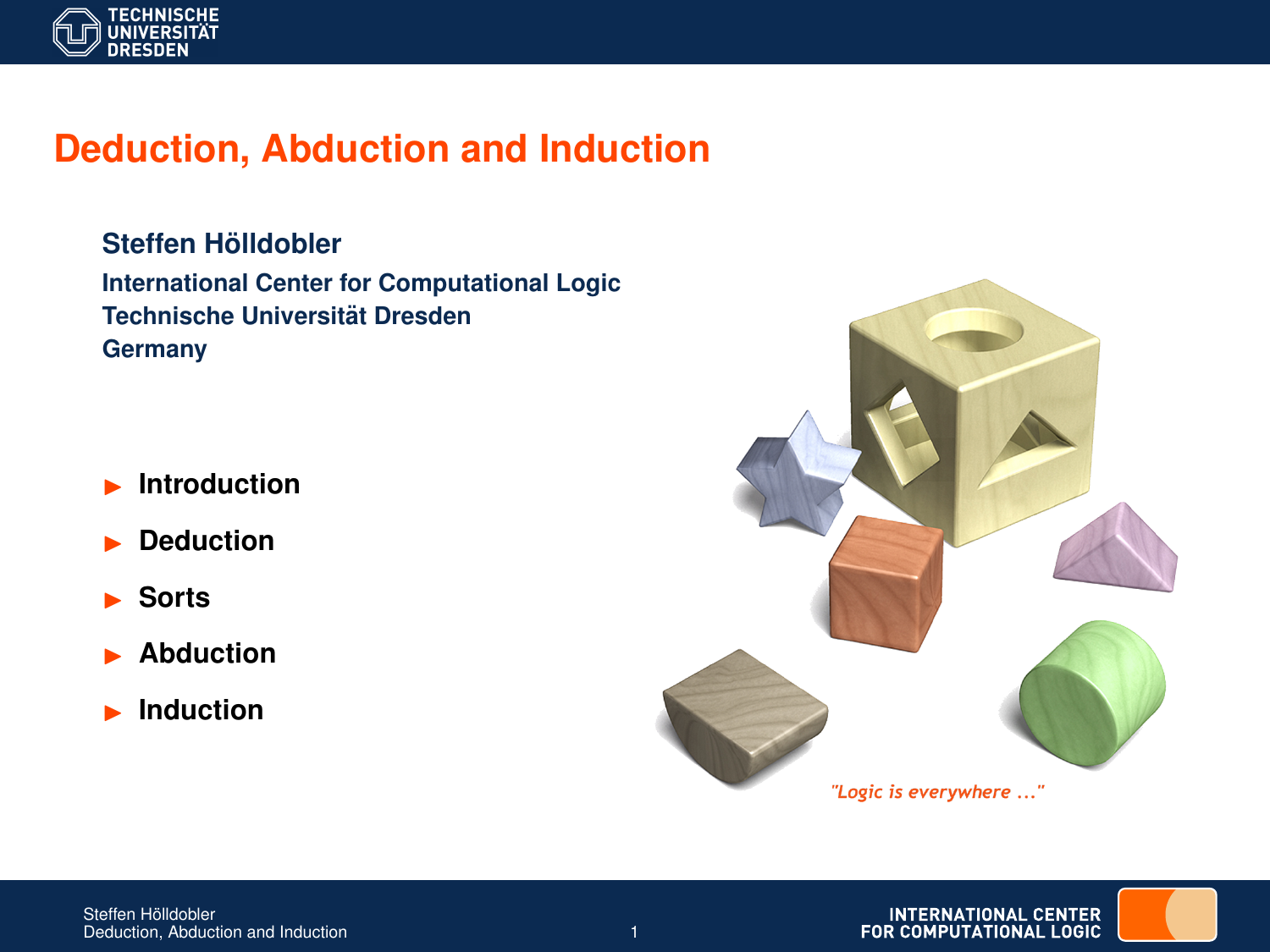

## **Introduction to Abduction**

- **Consider**  $K \models F$ where  $K$  is a set of formulas called **knowledge** base and  $F$  is a formula
- **In the next example I will use the following propositional atoms:** *grassIsWet*, *wheelsAreWet*, *sprinklerIsRunning*, *raining*
- ► Let  $K = \{g \rightarrow w, s \rightarrow w, r \rightarrow g\}$

 $\triangleright$  Does  $\mathcal{K} \models w$  hold?

- **►** Idea Find an atom A such that  $K \cup \{A\} \models w$  and  $K \cup \{A\}$  is satisfiable
	- $\triangleright$   $A = w$
	- $\triangleright$   $A = q$
	- $A = s$  or  $A = r$
- **FRIME:** This process is called **abduction**

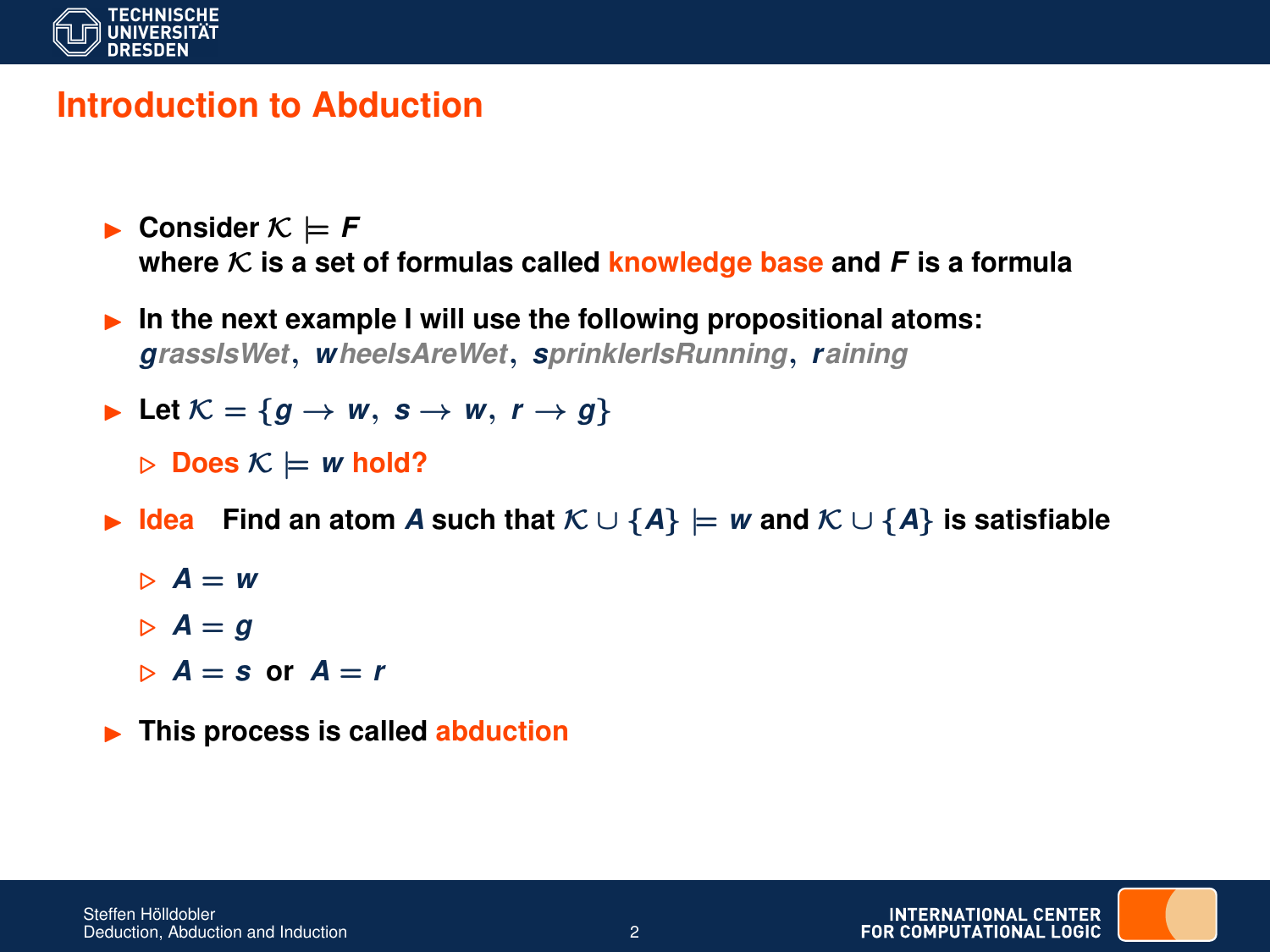

## **Introduction to Induction**

Let 
$$
K_{plus}
$$
 = {  $(\forall Y : number) plus(0, Y) \approx Y,$   
\n $(\forall X, Y : number) plus(s(X), Y) \approx s(plus(X, Y))$  }  
\n $\triangleright$  Does  $K_{plus}$  =  $(\forall X, Y : number) plus(X, Y) \approx plus(Y, X) hold?$   
\n $\triangleright$  Consider  $\mathcal{D} = \mathbb{N} \cup \{\diamond\}$  and  $\frac{1}{0} \frac{0 \cdot s}{f} \frac{plus}{\oplus}$  where  
\n $\triangleright$   $f(d) = \begin{cases} f(0) & \text{if } d = \diamondsuit \\ d + f(0) & \text{if } d \in \mathbb{N} \end{cases}$   
\n $\triangleright$  d  $\oplus$  e =  $\begin{cases} 0 & \text{if } d = e = \diamondsuit \\ \diamondsuit & \text{if } d = 0 \text{ and } e = \diamondsuit \\ d & \text{if } d \in \mathbb{N}^+ \text{ and } e = \diamondsuit \\ e & \text{if } d = \diamondsuit \text{ and } e \in \mathbb{N} \\ d + e & \text{if } d, e \in \mathbb{N} \end{cases}$   
\n $\triangleright + : \mathbb{N} \rightarrow \mathbb{N}$  is the usual addition on  $\mathbb{N}$  and  $\mathbb{N}^+ = \mathbb{N} \setminus \{0\}$ 

**► Then**  $I \models \mathcal{K}_{plus}$  but  $(\diamondsuit \oplus 0) \neq (0 \oplus \diamondsuit) \rightarrow \mathsf{Exercise}$ 

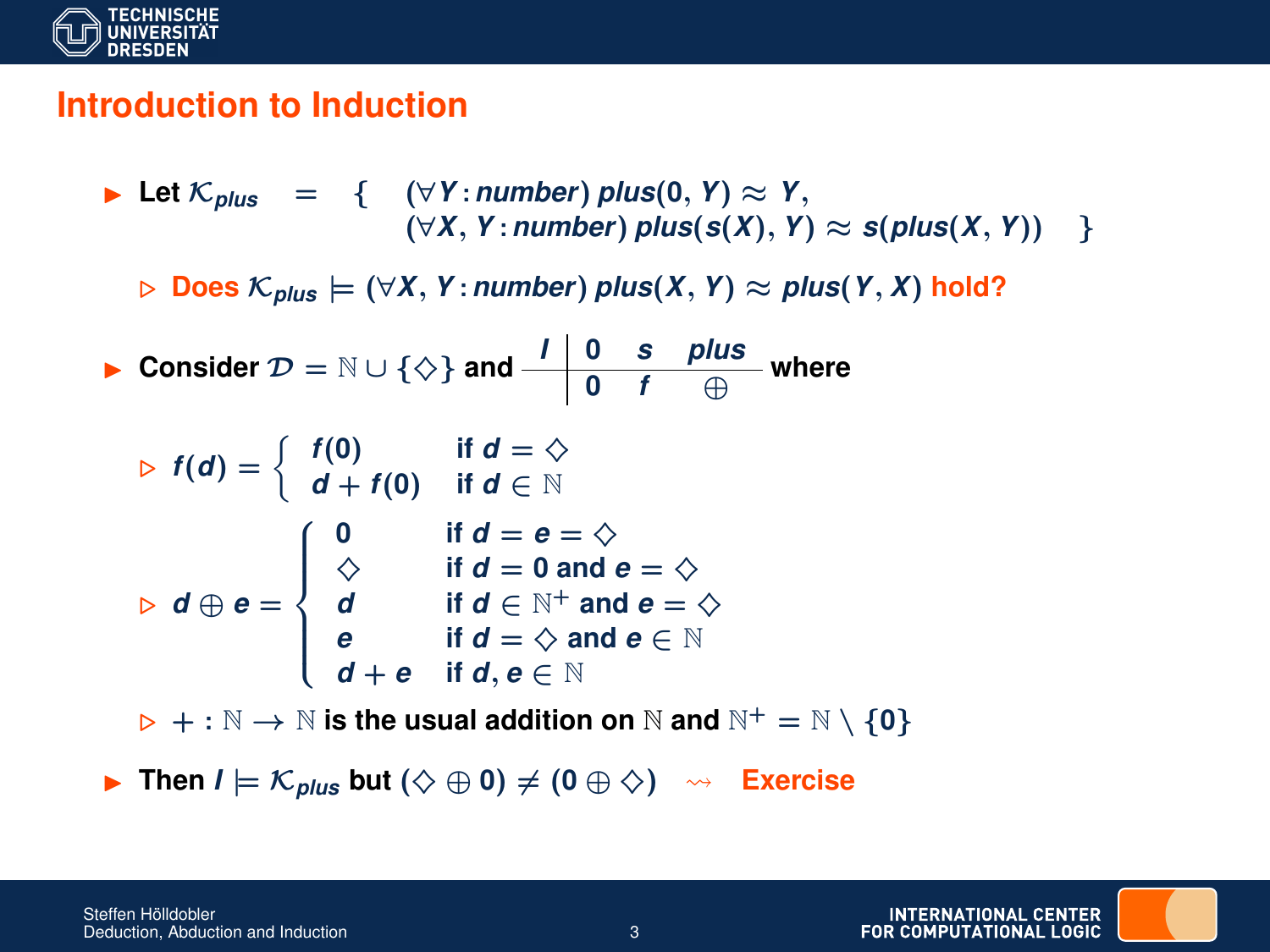

### **The Example Continued**

I K*plus* = { (∀*Y* :*number*) *plus*(**0**, *Y*) ≈ *Y*,  $(∀X, Y: number) plus(s(X), Y) ≈ s(plus(X, Y))$  }

 $\triangleright$  Does  $\mathcal{K}_{plus} \models (\forall X, Y: number)$  *plus*(*X*, *Y*)  $\approx$  *plus*(*Y*, *X*) hold?

**▶ In order to prove the commutativity of** *plus* **add Peano's induction principle** 

 $(P(0) \wedge (\forall M : number) (P(M) \rightarrow P(s(M)))) \rightarrow (\forall M : number) P(M)$ 

to  $\mathcal{K}_{plus}$  (where *P* is a relational variable)

- **►** For the induction base  $(X = 0)$  we replace  $P(Y)$  by  $plus(Y, 0) \approx Y$
- $\blacktriangleright$  Let  $\mathcal{K}_I$  be an appropriate set of induction axioms then

 $\mathcal{K}_{\text{plus}} \cup \mathcal{K}_{\textit{I}} \models (\forall X, Y \colon \text{number}) \text{ plus } (X, Y) ≈ \text{plus}(Y, X)$ 

▶ How does  $K_I$  look like?  $\rightarrow$  Exercise

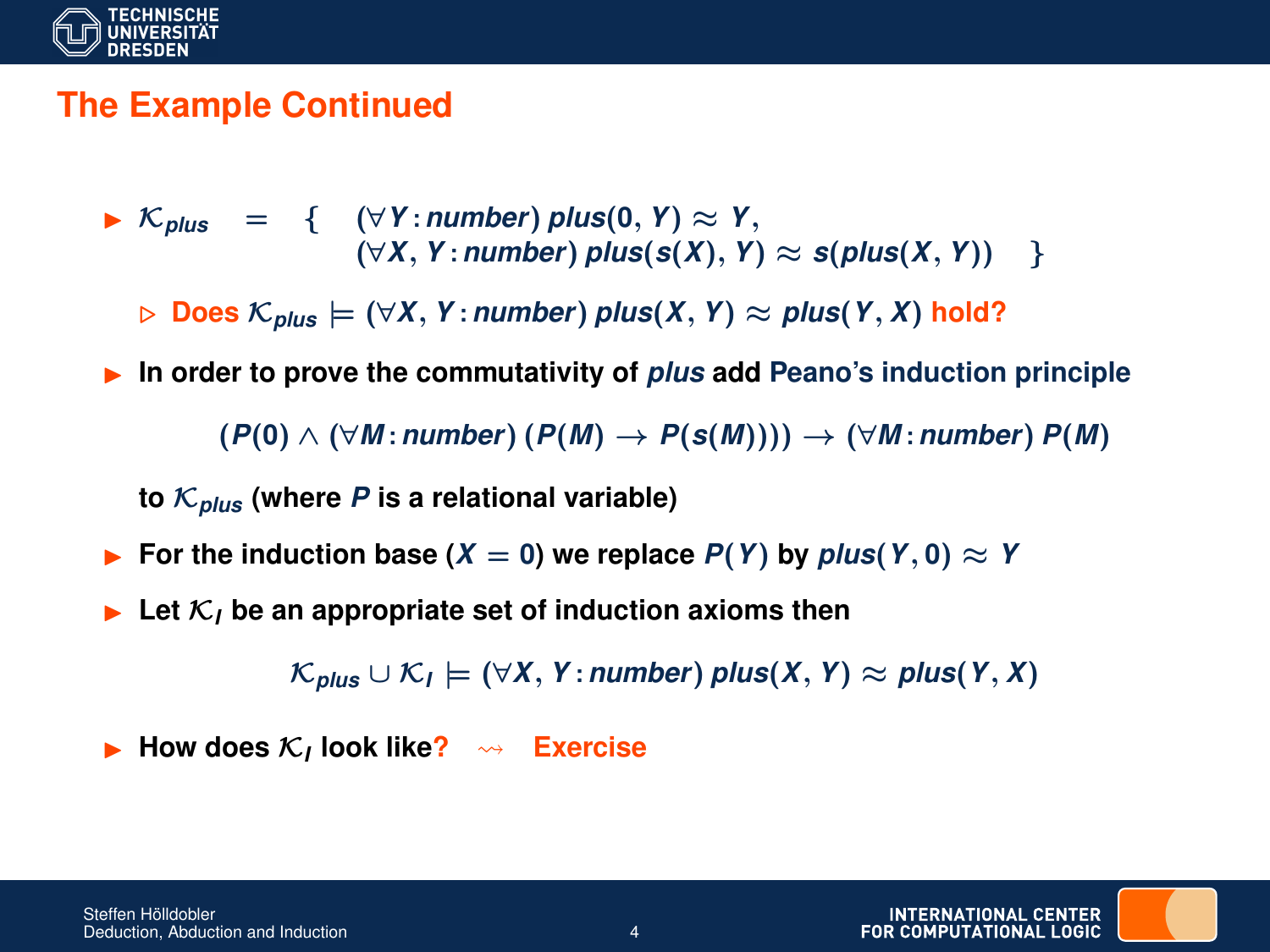

# **Deduction, Abduction and Induction**

#### I **Peirce 1931** K*facts* ∪ K*rules* |= *Gresult*

#### . **Deduction**

**is an analytic process based on the application of general rules to particular facts, with the inference as a result**

#### . **Abduction**

**is synthetic reasoning which infers a fact from the rules and the result**

#### . **Induction**

**is synthetic reasoning which infers a rule from the facts and the result**

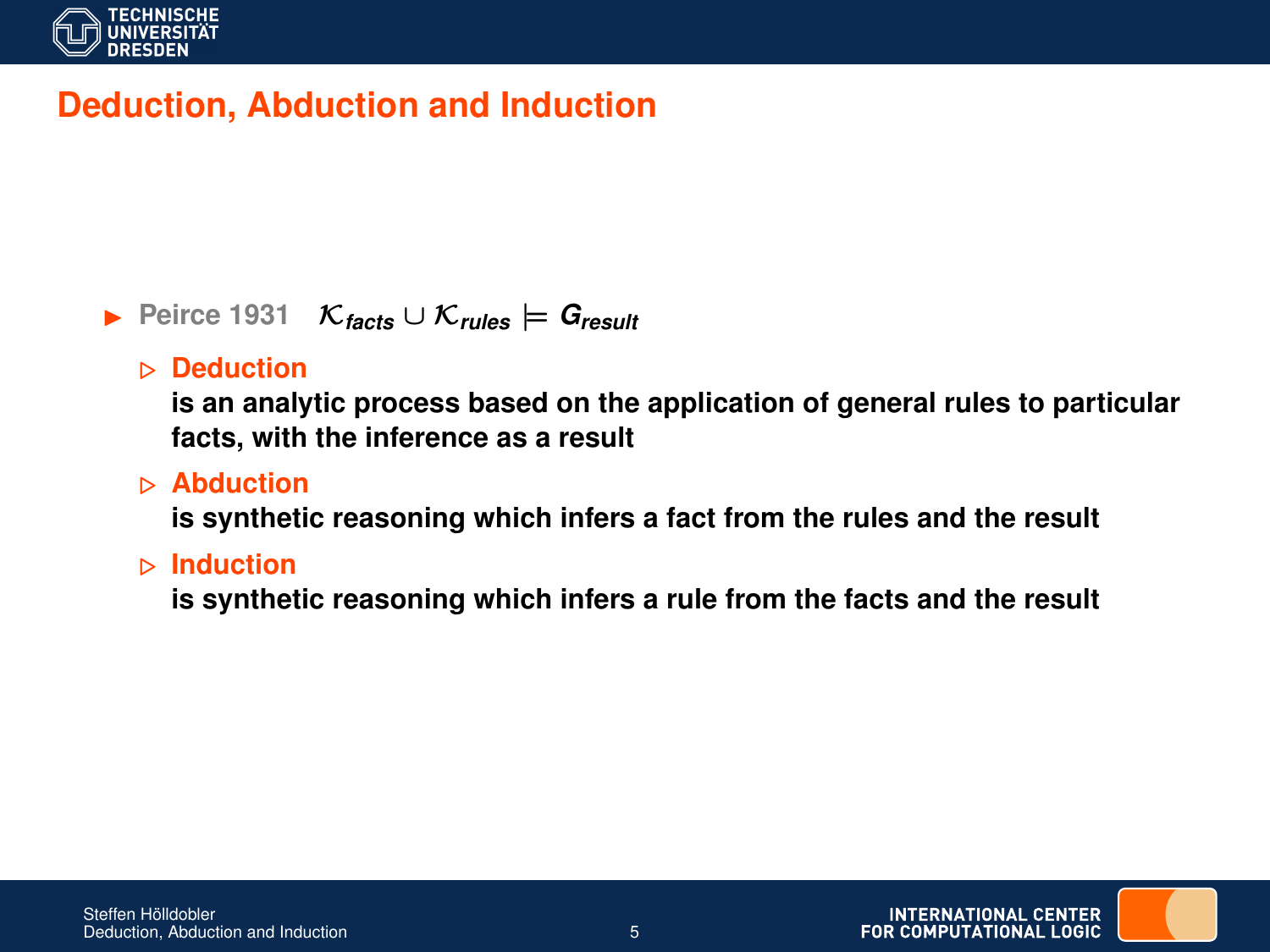

## **Deduction**

- I **All reasoning processes considered in the module Foundations so far are deductions**
- **Fig. 2** The logics (first-order, equational) are unsorted
- I **They can be easily extended to sorted logics**
- ▶ We will use a sorted logic in the subsection on Induction

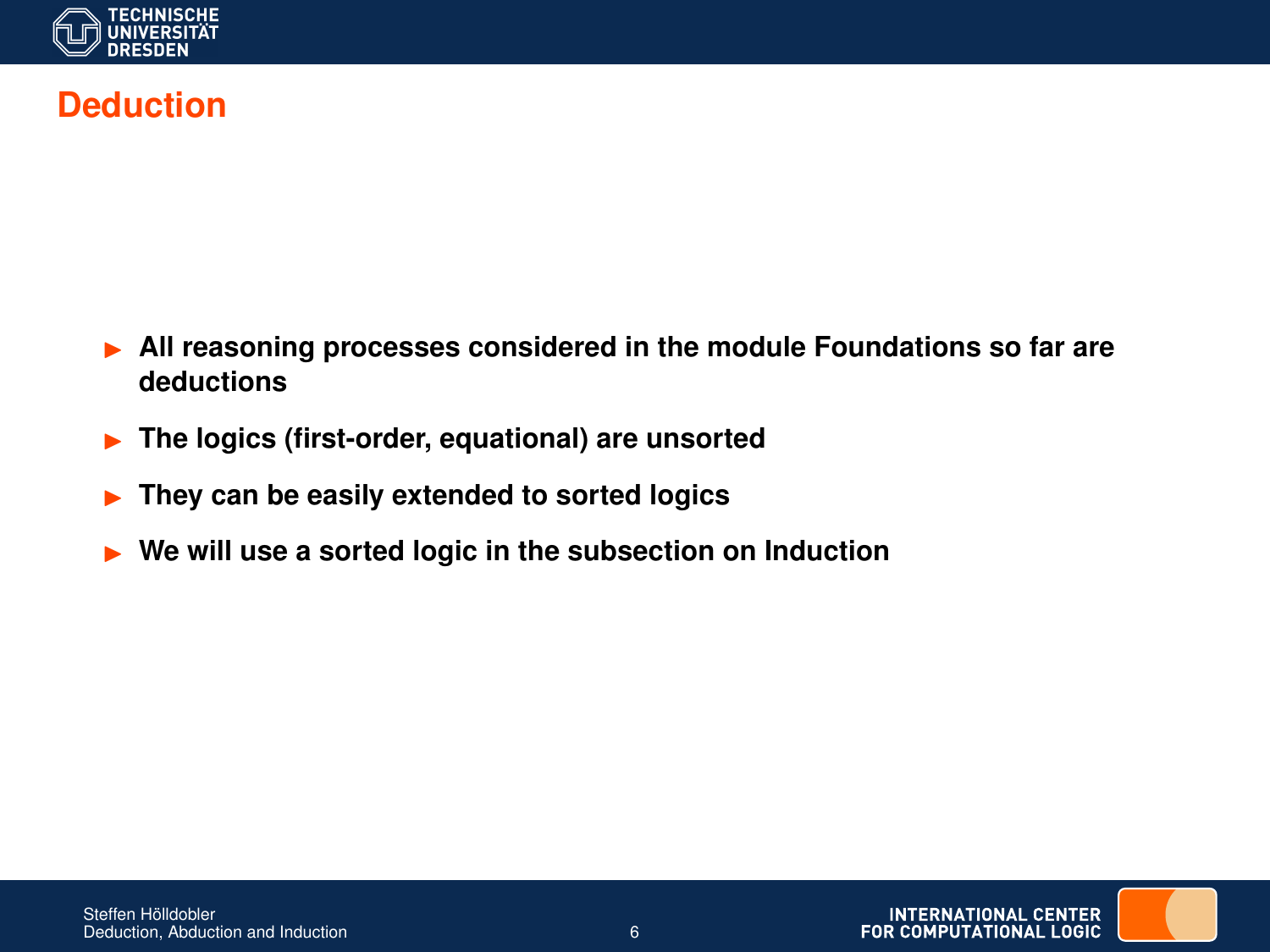

## **Sorts**

- I (∀*X*, *Y*) (**number**(*X*) ∧ **number**(*Y*) → *plus*(*X*, *Y*) ≈ *plus*(*Y*, *X*))
	- . (∀*X*, *Y* :*number*) *plus*(*X*, *Y*) ≈ *plus*(*Y*, *X*)
- ▶ A first order language with sorts consists of
	- $\triangleright$  a first order language  $\mathcal{L}(\mathcal{R}, \mathcal{F}, \mathcal{V})$  and
	- $\triangleright$  a function *sort* :  $\mathcal{V} \rightarrow 2^{\mathcal{R}_S}$

where  $\mathcal{R}_S \subseteq \mathcal{R}$  is a finite set of unary predicate symbols called base sorts

- Elements of  $2^{\mathcal{R}_S}$  are called sorts;  $\emptyset \in 2^{\mathcal{R}_S}$  is called top sort
- We write  $X$ : *s* if *sort*( $X$ ) = *s*
- **■** We assume that for every sort *s* there are countably many variables  $X : s \in V$

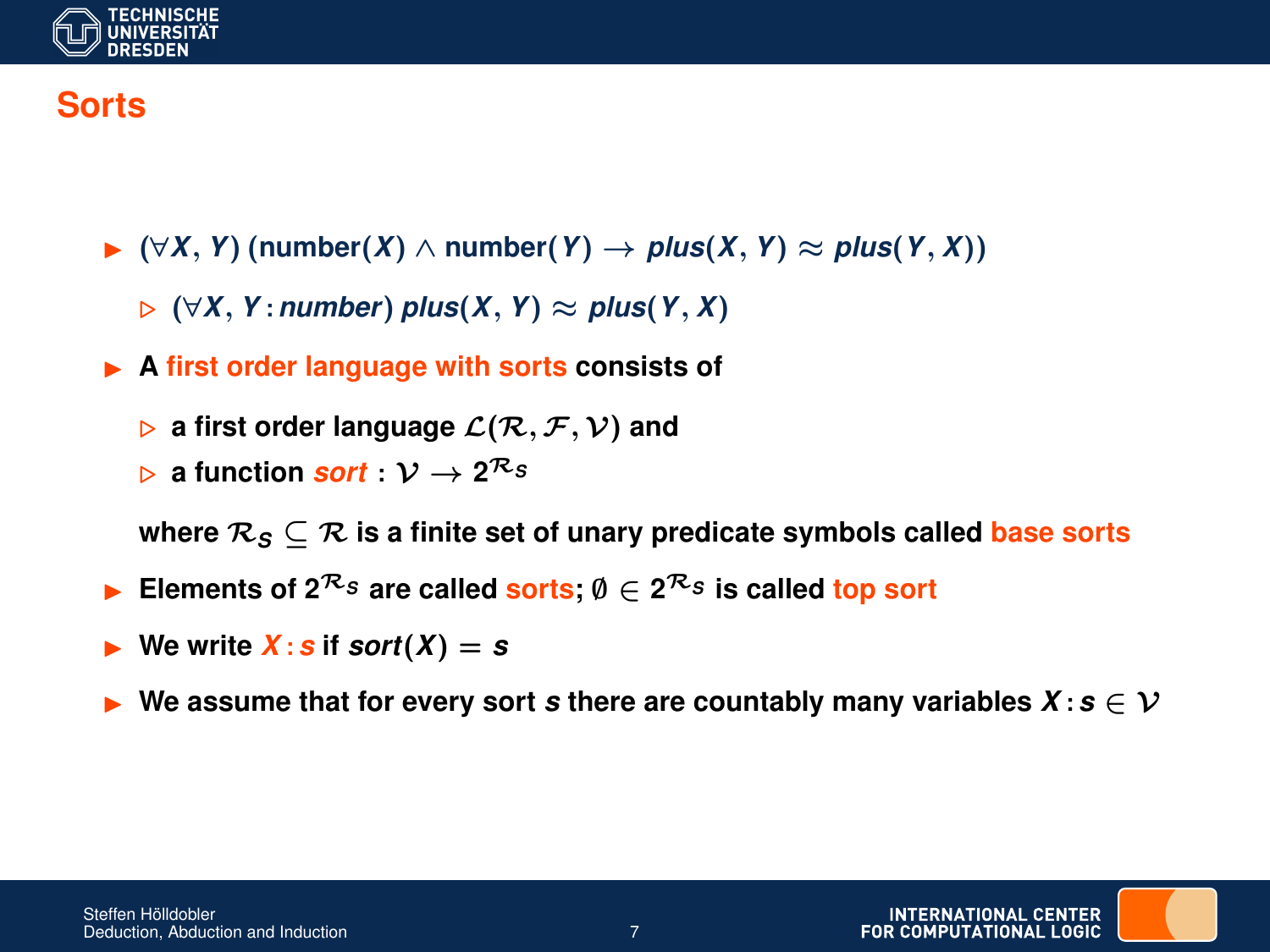

### **Sorts – Semantics**

 $\blacktriangleright$  Let *I* be an interpretation with domain  $\mathcal{D}$ 

$$
I: s = \{p_1, \ldots, p_n\} \mapsto s^I = \mathcal{D} \cap p_1^I \cap \ldots \cap p_n^I
$$

 $\triangleright$  *I* :  $\emptyset \mapsto \mathcal{D}$ 

 $\blacktriangleright$  A variable assignment  $\mathcal{Z}$  is sorted iff for all  $X : s \in \mathcal{V}$  we find  $X^{\mathcal{Z}} \in s^{\mathcal{U}}$ 

▶ We assume that all sorts are non-empty

 $\blacktriangleright$   $F^{1, z}$  is defined as usual except for

 $[(\exists X \cdot s) F]^{l, \mathcal{Z}} = \top$  iff there exists  $d \in s^l$  such that  $F^{l, \{X \mapsto d\} \mathcal{Z}} = \top$  $[(\forall X \cdot \mathbf{s}) \ F]^{1,\mathcal{Z}} = \top$  iff for all  $\mathbf{d} \in \mathbf{s}^l$  we find  $F^{1,\{X \mapsto d\} \mathcal{Z}} = \top$ 

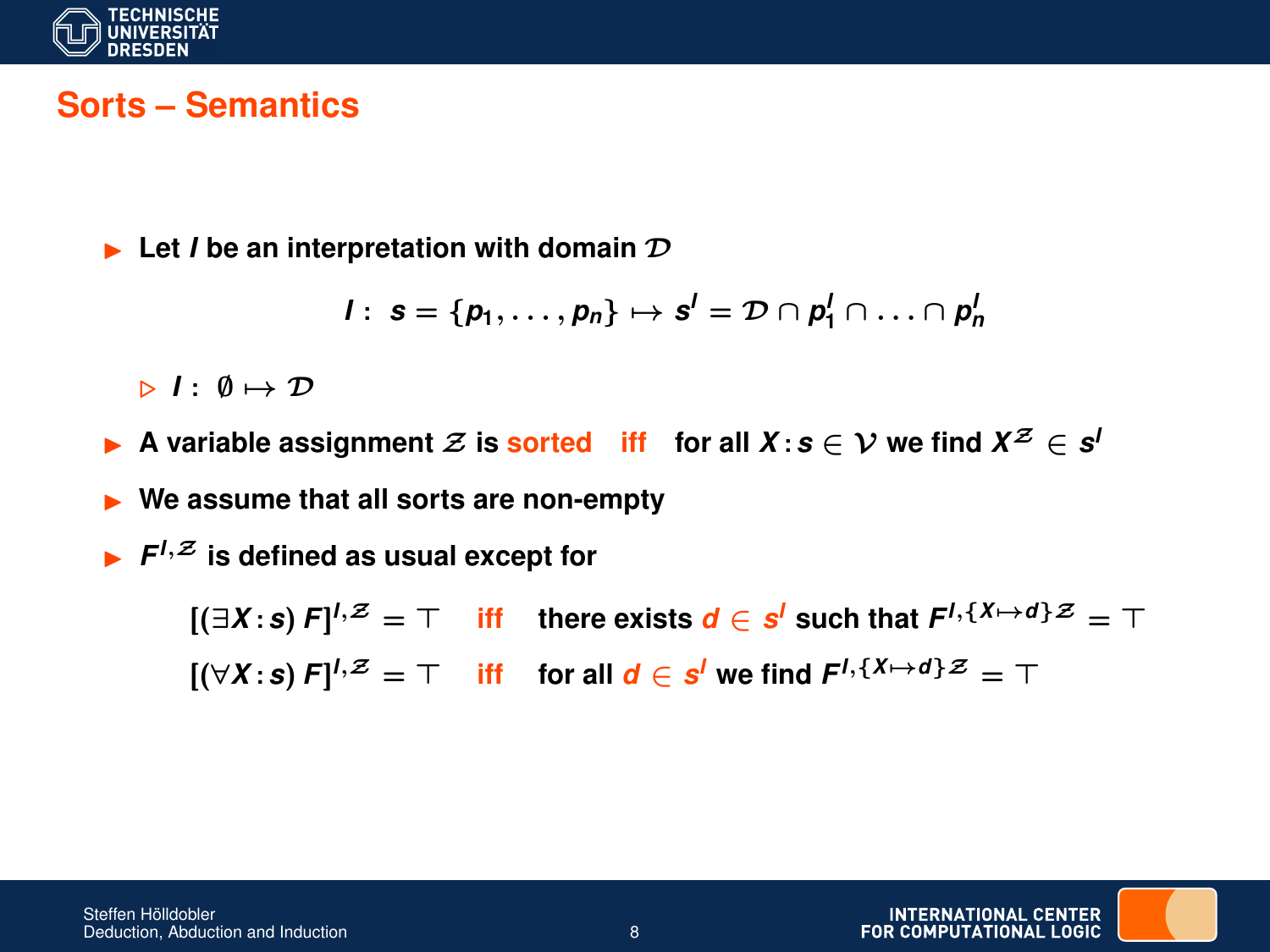

## **Relativization**

 $\triangleright$  Sorted formulas can be mapped onto unsorted ones by means of a **relativization function** *rel*

$$
rel(p(t_1,...,t_n)) = p(t_1,...,t_n)
$$
  
\n
$$
rel(\neg F) = \neg rel(F)
$$
  
\n
$$
rel(F_1 \wedge F_2) = rel(F_1) \wedge rel(F_2)
$$
  
\n
$$
rel(F_1 \rightarrow F_2) = rel(F_1) \vee rel(F_2)
$$
  
\n
$$
rel(F_1 \rightarrow F_2) = rel(F_1) \rightarrow rel(F_2)
$$
  
\n
$$
rel(F_1 \leftrightarrow F_2) = rel(F_1) \leftrightarrow rel(F_2)
$$
  
\n
$$
rel((\forall X:s)F) = (\forall Y) (p_1(Y) \wedge ... \wedge p_n(Y) \rightarrow rel(F\{X \mapsto Y\}))
$$
  
\nif sort(X) = s = {p\_1, ..., p\_n} and Y is a new variable  
\n
$$
rel((\exists X:s)F) = (\exists Y) (p_1(Y) \wedge ... \wedge p_n(Y) \wedge rel(F\{X \mapsto Y\}))
$$
  
\nif sort(X) = s = {p\_1, ..., p\_n} and Y is a new variable



INTERNATIONAL CENTER<br>FOR COMPUTATIONAL LOGIC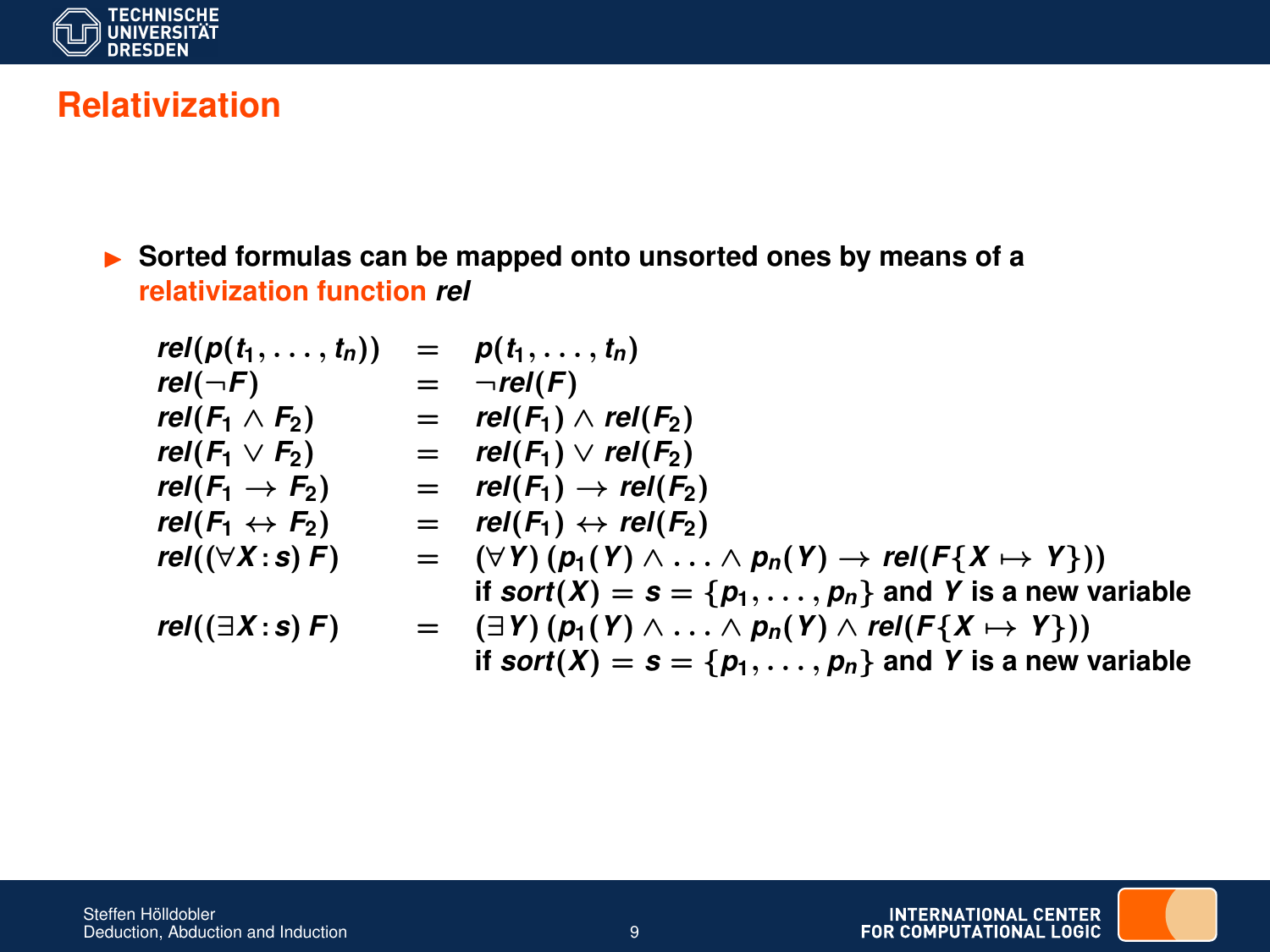

## **Sorting Function and Relation Symbols**

Each atom of the form  $p(t_1, \ldots, t_n)$  can be equivalently replaced by

 $(\forall X_1 \ldots X_n)$   $(p(X_1, \ldots, X_n) \leftarrow X_1 \approx t_1 \wedge \ldots \wedge X_n \approx t_n)$ 

Each atom  $A[f(t_1, \ldots, t_n)]$  can be equivalently replaced by

 $(\forall X_1 \ldots X_n)$   $A[f(t_1, \ldots, t_n)/f(X_1, \ldots, X_n)] \leftarrow X_1 \approx t_1 \wedge \ldots \wedge X_n \approx t_n$ 

**Each formula F can be transformed into an equivalent formula**  $F'$ **, in which** 

- $\triangleright$  **all arguments of function and relation symbols different from**  $\approx$ **are variables and**
- $\triangleright$  all equations are of the form  $t_1 \approx t_2$  or  $f(X_1, \ldots, X_n) \approx t$ , where  $X_1, \ldots, X_n$  are variables and *t*,  $t_1$ , and  $t_2$  are variables or constants
- **Sorting the variables occurring in F' effectively sorts the function and relation symbols**

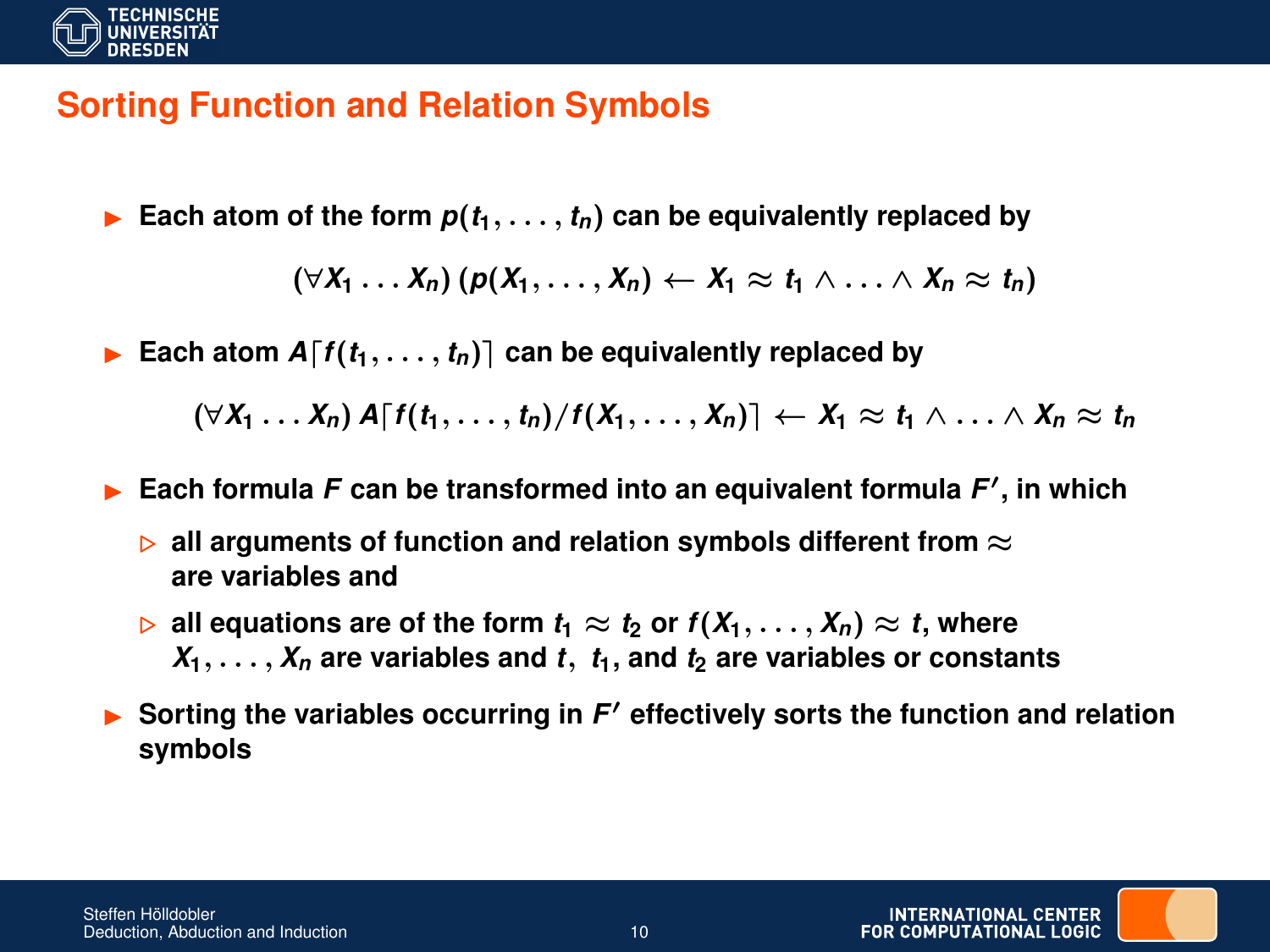

## **Sort Declaration**

- **F'** is usually quite lengthy and cumbersome to read
- If  $\text{sort}(X) = s$  then the sort declaration for the variable X is

*X* :*s*

▶ Let  $s_i$ ,  $1 \leq i \leq n$ , and *s* be sorts, *f* a function and *p* a relation symbol, both **with arity** *n***. Then**

 $f: S_1 \times \ldots \times S_n \rightarrow S$ 

**and**

*p* :*s***<sup>1</sup>** × . . . × *s<sup>n</sup>*

**are sort declarations for** *f* **and** *p***, respectively**

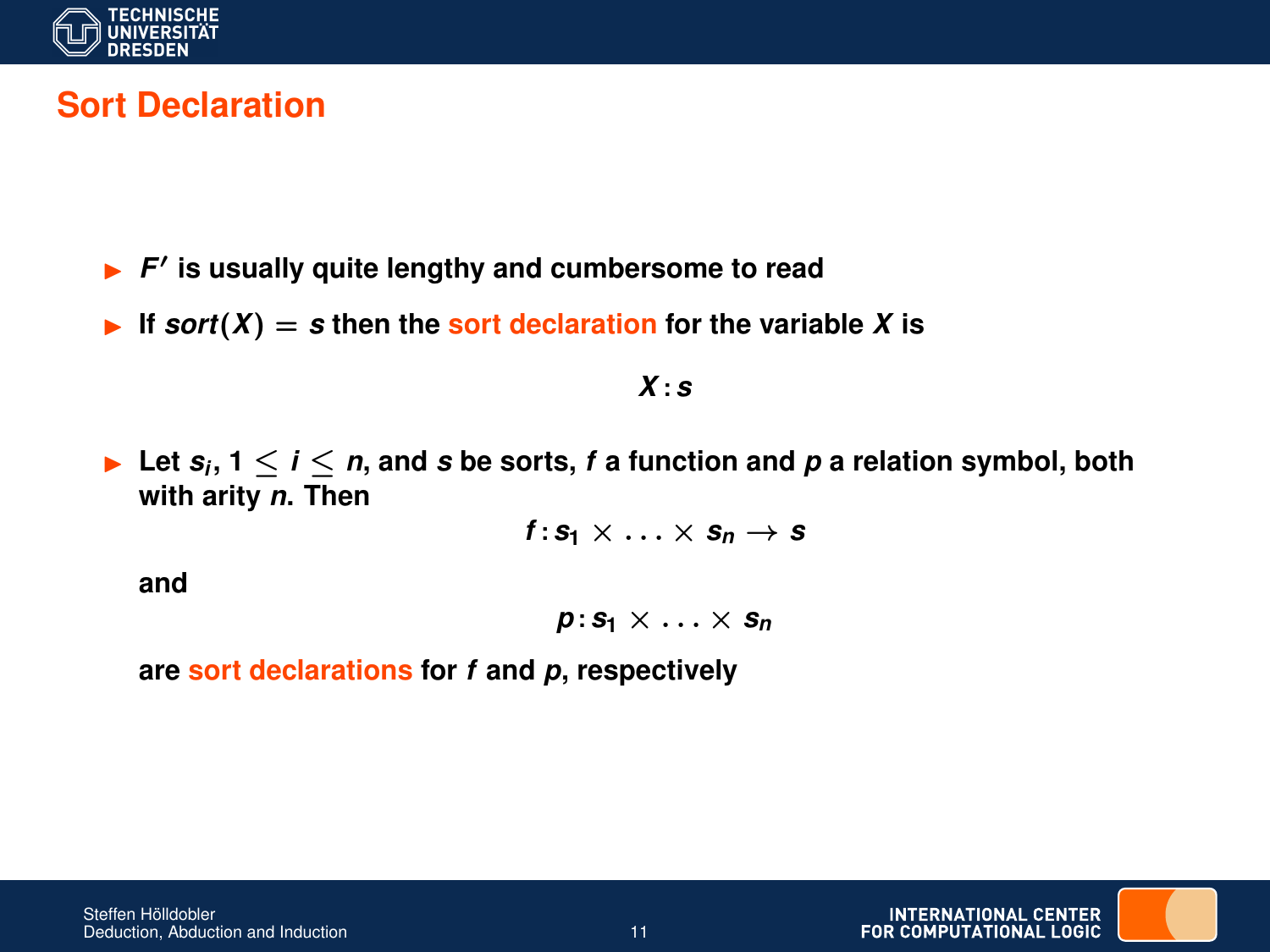

# **Abduction**

- **Example** Starting a car
- **Applications** 
	- . **fault diagnosis**
	- . **medical diagnosis**
	- . **high level vision**
	- . **natural language understanding**
	- . **reasoning about states, actions, and causality**
	- . **knowledge assimilation**

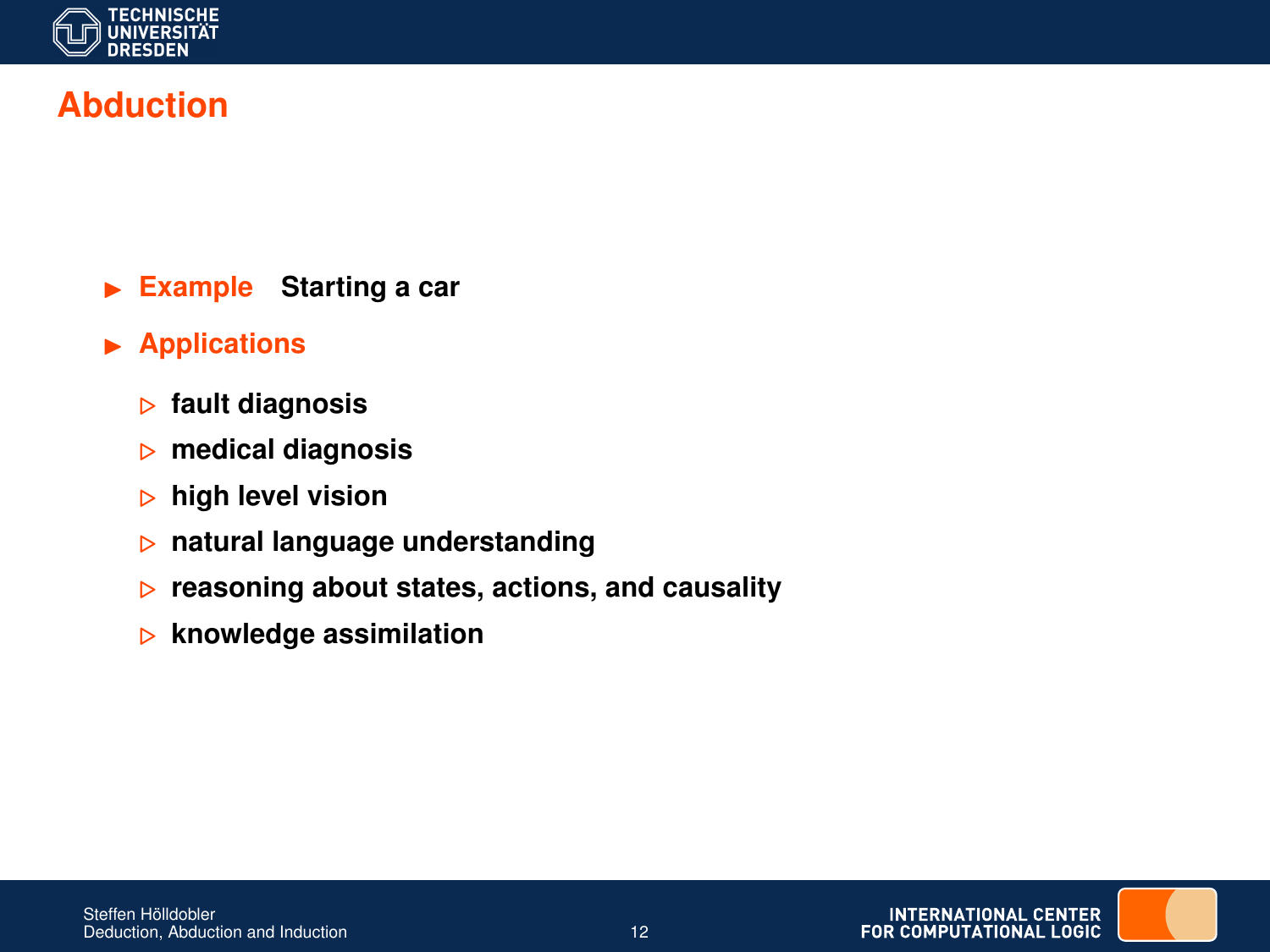

# **A First Characterization of Abduction**

- **Figure** Given  $K$  and  $G$ ; find **explanation**  $K'$  such that
	- . K ∪ K<sup>0</sup> |= *G* **and**
	- . K ∪ K<sup>0</sup> **is satisfiable**

The elements of  $K'$  are said to be abduced

- I **Abducing atoms is no real restriction**
- **► Weakness of this first characterization We want to abduce causes of effects but no other effects**

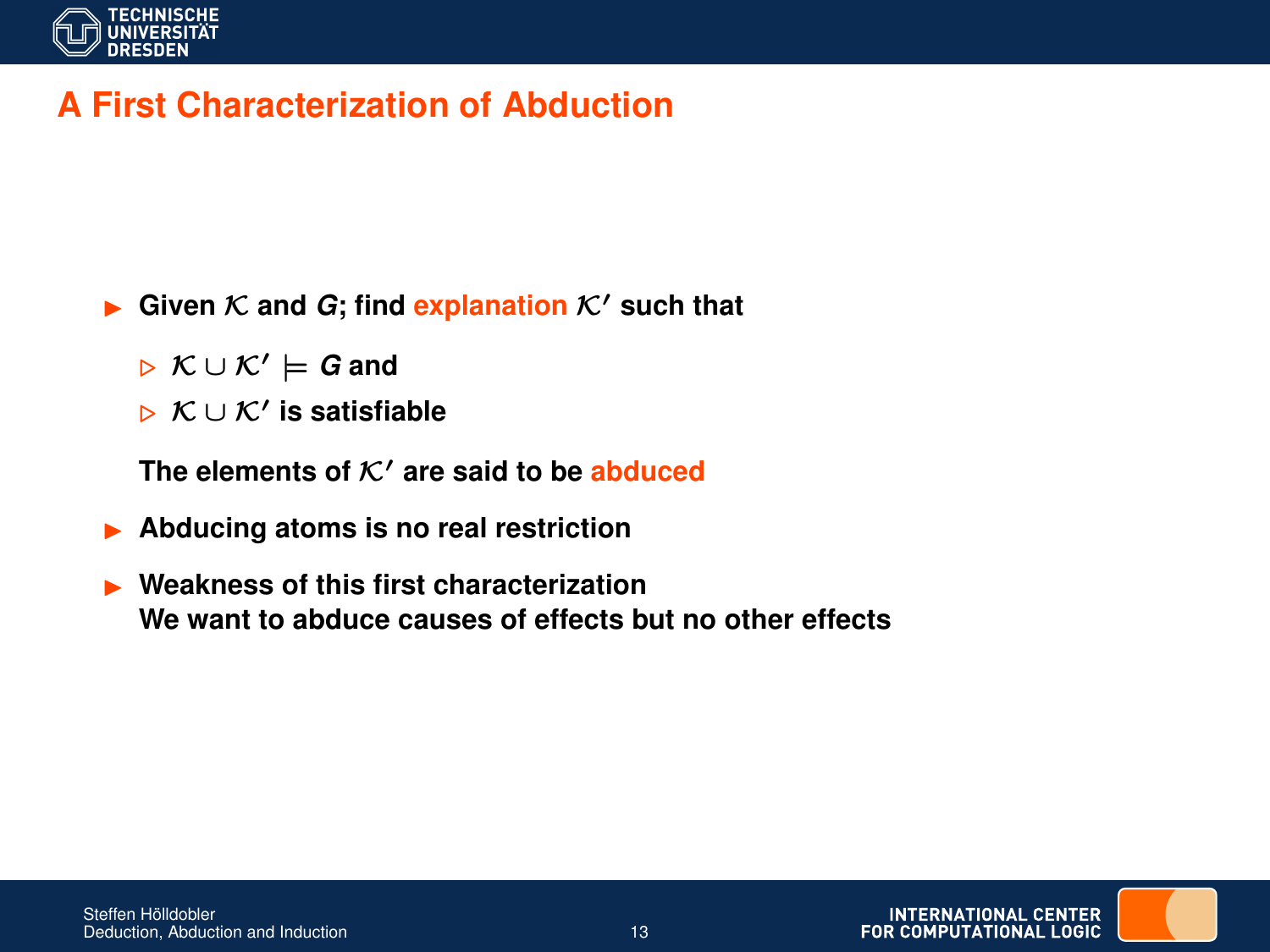

# **Restrictions**

- **E** Abducible formulas
	- . **set of pre-specified and domain-dependent formulas**
	- . **abduction is restricted to this set**
	- . **default in logic programming: set of undefined predicates**
- I **Typical criteria for choosing a set of abducible formulas**
	- . **an explanation should be basic, i.e., it cannot be explained by another explanation**
	- . **an explanation should be minimal,**
		- **i.e., it cannot be subsumed by another explanation**
	- . **additional information**
	- . **domain-dependent preference criteria**
	- . **integrity constraints**

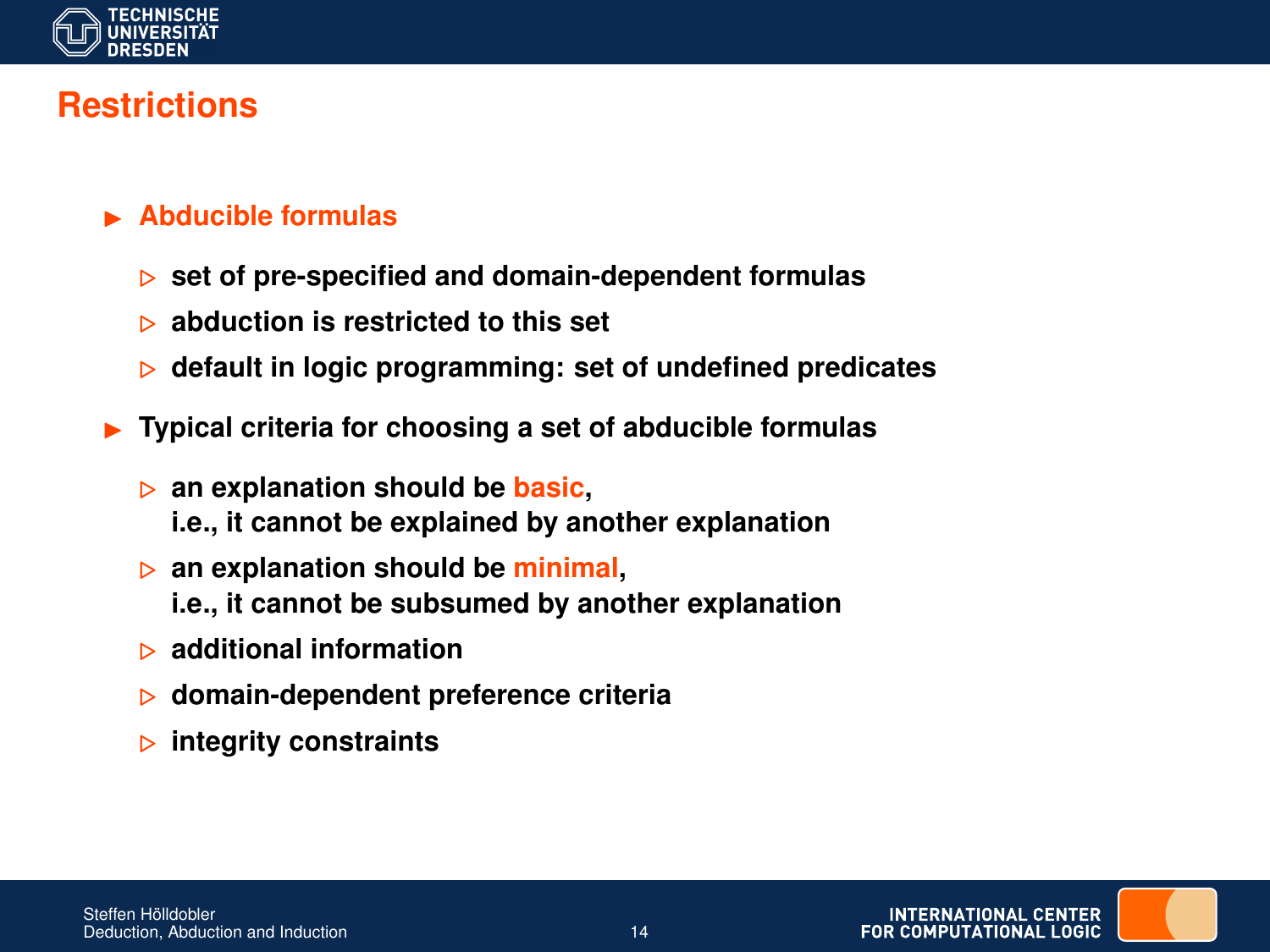

## **Abductive Framework**

- $\blacktriangleright$  **Abductive framework**  $\langle K, \mathcal{K}_A, \mathcal{K}_I \rangle$  where
	- $\triangleright$  K is a set of formulas
	- $\triangleright$   $\mathcal{K}_A$  is a set of ground atoms called **abducibles**
	- $\triangleright$  K<sub>IC</sub> is a set of integrity constraints
- $\triangleright$  Observation *G* is explained by  $K'$  iff
	- $\triangleright$  K'  $\subset$  K<sub>A</sub>
	- . K ∪ K<sup>0</sup> |= *G* **and**
	- . K ∪ K<sup>0</sup> **satisfies** K*IC*
- **► K** ∪ K' satisfies  $K_{IC}$  iff
	- . K ∪ K<sup>0</sup> ∪ K*IC* **are satisfiable (satisfiability view) or**
	- . K ∪ K<sup>0</sup> |= K*IC* **(theoremhood view)**

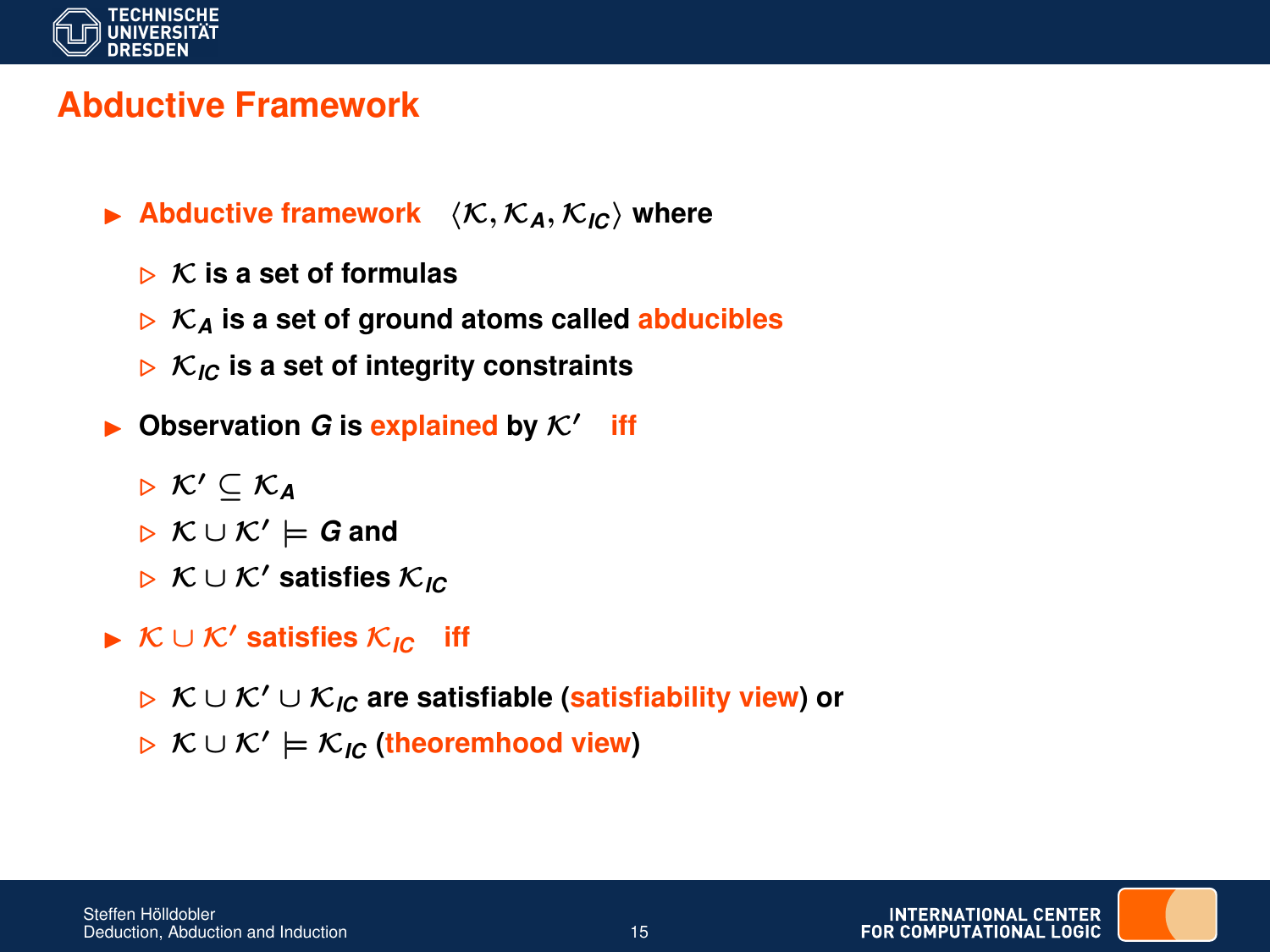

### **Knowledge Assimilation**

- **Fask** assimilate new knowledge into a given knowledge base
- **Example**

$$
\triangleright \mathcal{K} = \{ \text{ sibling}(X, Y) \leftarrow \text{parents}(Z, X) \land \text{parents}(Z, Y), \\ \text{parents}(X, Y) \leftarrow \text{father}(X, Y), \\ \text{parents}(X, Y) \leftarrow \text{mother}(X, Y), \\ \text{father}(john, \text{mary}), \\ \text{mother}(jane, \text{mary}) \}
$$

- $\triangleright$  K<sub>IC</sub> = {  $X \approx Y$  ← *father*(*X*, *Z*) ∧ *father*(*Y*, *Z*), *X* ≈ *Y* ← *mother*(*X*, *Z*) ∧ *mother*(*Y*, *Z*) }
- $\triangleright$   $\mathcal{K}_A = \{A \mid A \text{ is a ground instance of } father(john, Y) \text{ or } mother(jane, Y)\}$
- $\triangleright \approx$  is a 'built-in' predicate such that
	- $X \approx X$  holds and
	- $\rightarrow$  *s*  $\approx$  *t* holds for all distinct ground terms *s* and *t*
- . **Task assimilate** *sibling*(**mary**, **bob**)

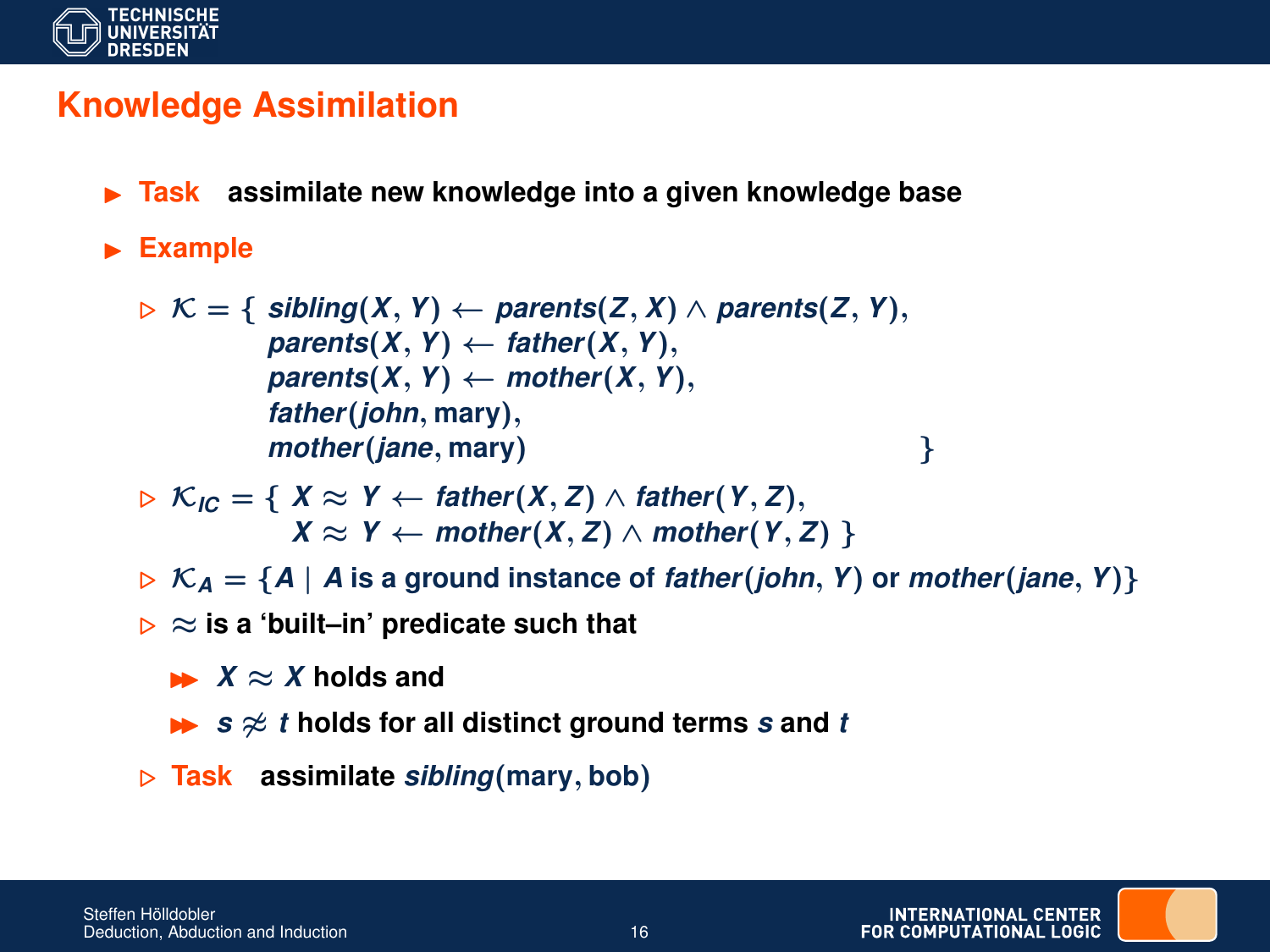

# **The Example Continued**

**F** Two minimal explanations

- . {*father*(*john*, **bob**)}
- . {*mother*(*jane*, **bob**)}

▶ What happens if we additionally observe that *mother*(*joan*, bob)?

. **belief revision**

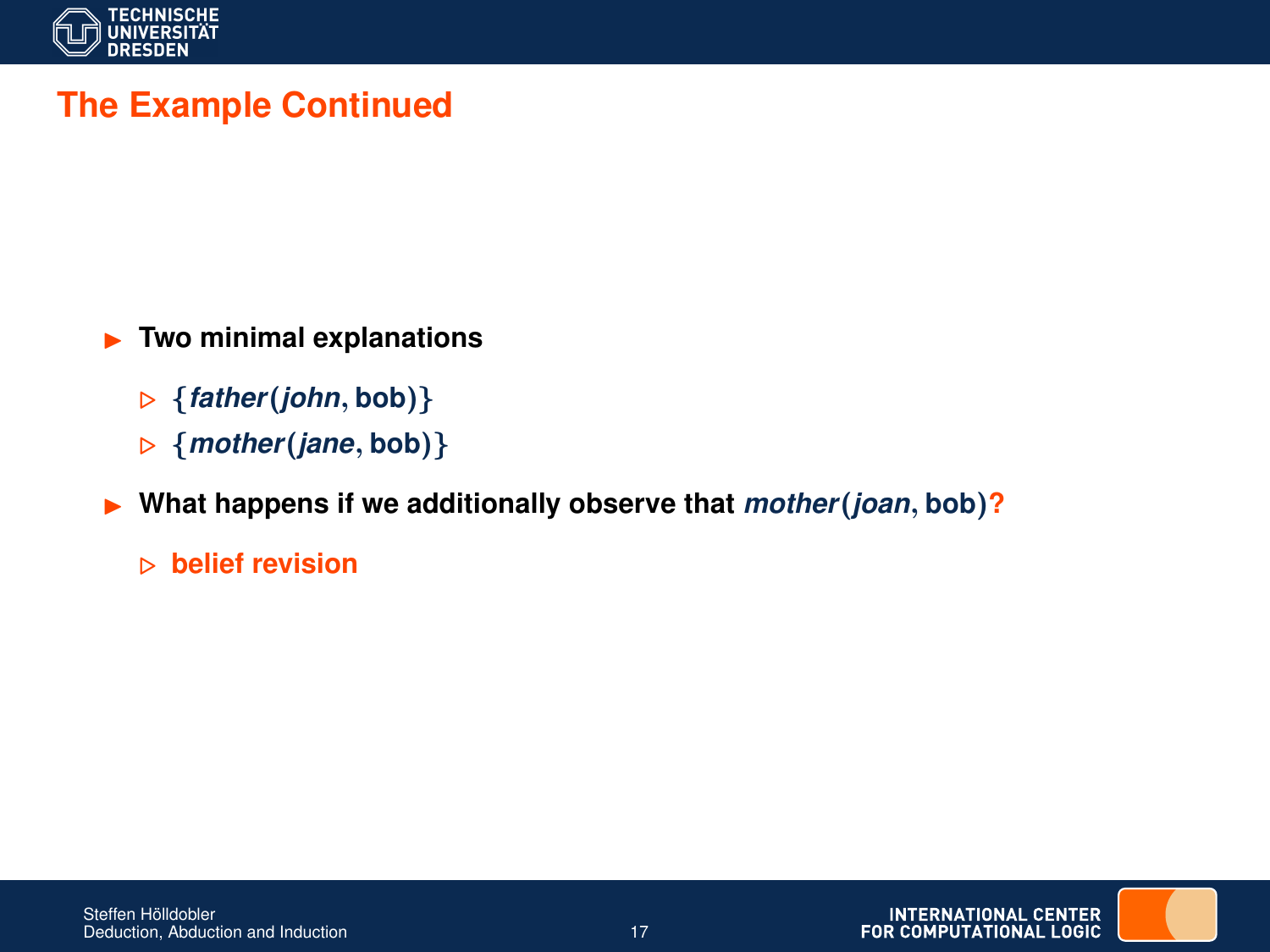

# **Theory Revision**

- I **Default reasoning and jumping to a conclusion**
- **Example**

$$
\triangleright \mathcal{K} = \{ \quad \text{penguin}(X) \rightarrow \text{bird}(X), \\ \text{birdsFly}(X) \rightarrow (\text{bird}(X) \rightarrow \text{fly}(X)), \\ \text{penguin}(X) \rightarrow \neg \text{fly}(X), \\ \text{penguin}(tweedy), \\ \text{bird}(john) \qquad \}
$$

 $\triangleright$  K<sub>IC</sub> = Ø

- $\triangleright$  K<sub>A</sub> = {A | A is a ground instance of *birdsFly(X)*}
- ▶ Task 1 **Explain** *fly*(*john*)
- ▶ Task 2 **Explain** *fly*(*tweedy*)
- I **What happens if we additionally observe** *penguin*(*john*)**?**

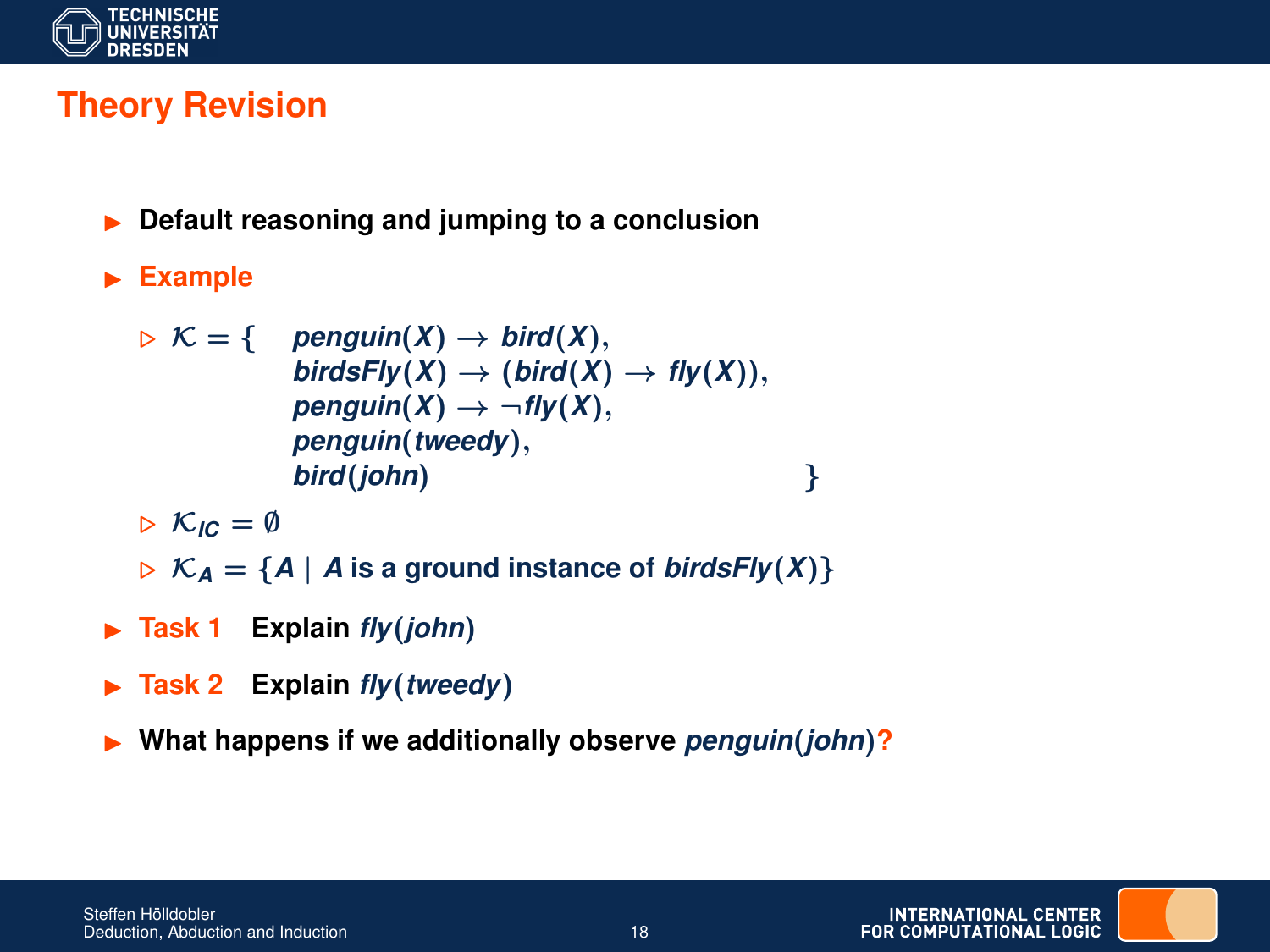

## **Abduction and Model Generation**

#### **Example**

. K = { *wobblyWheel* ↔ *brokenSpokes* ∨ *flatTyre*, *flatTyre* ↔ *puncturedTube* ∨ *leakyValve* }

 $\triangleright$  K<sub>IC</sub> = Ø

 $\triangleright$  K<sub>A</sub> = {*brokenSpokes, puncturedTube, leakyValve*}

#### $\triangleright \mathcal{K} = \mathcal{K}_{\leftarrow} \cup \mathcal{K}_{\rightarrow}$  where

. K<sup>←</sup> = { *wobblyWheel* ← *brokenSpokes*, *wobblyWheel* ← *flatTyre*, *flatTyre* ← *puncturedTube*, *flatTyre* ← *leakyValve* } . K<sup>→</sup> = { *wobblyWheel* → *brokenSpokes* ∨ *flatTyre*, *flatTyre* → *puncturedTube* ∨ *leakyValve* }

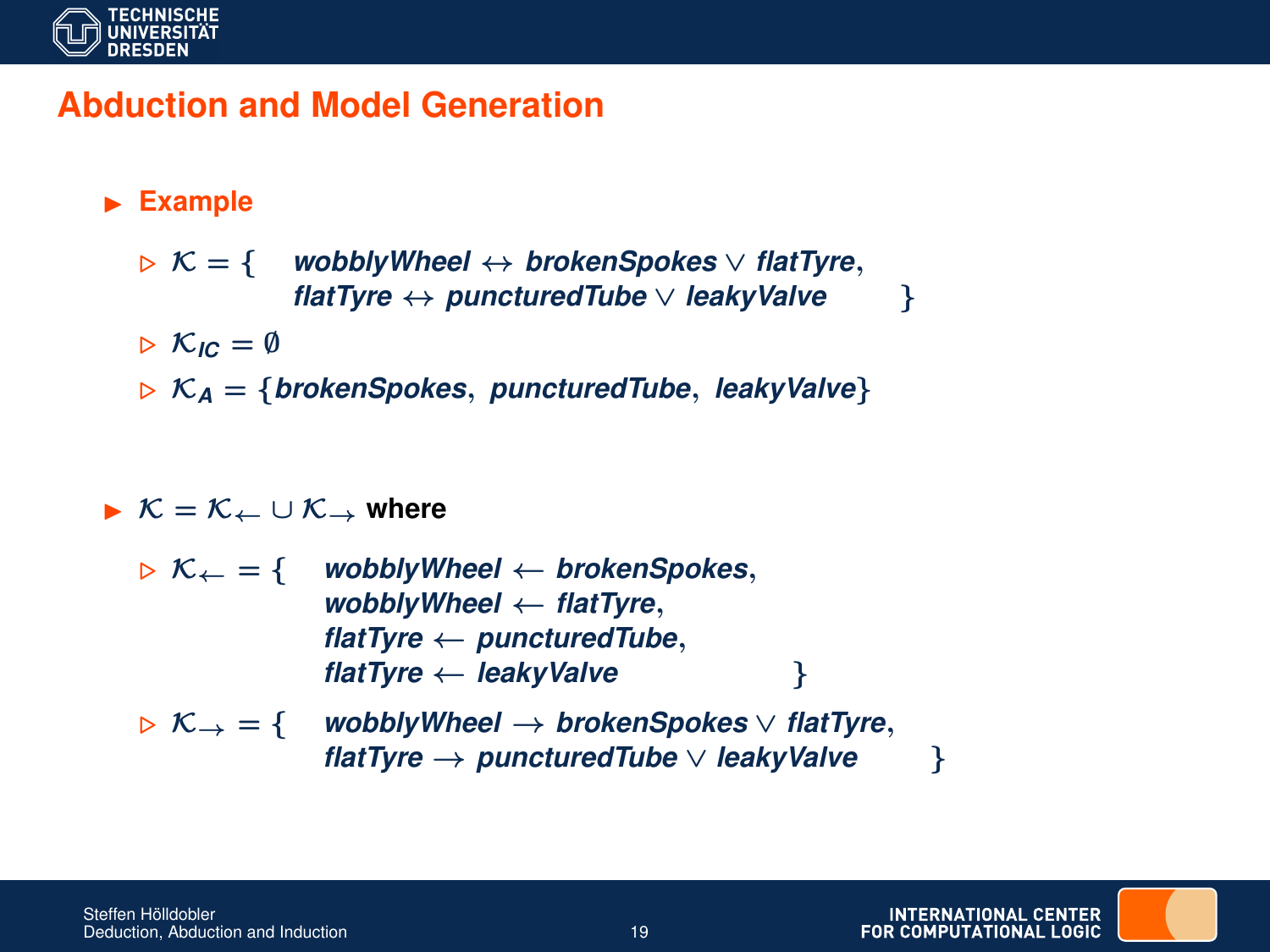

# **The Wobbly–Wheel Example**

#### I **Observation** *wobblyWheel*

- **I** What are the minimal and basic explanations?
- **In How can these explanation be computed?** 
	- . **SLD–resolution**
	- . **Model generation**

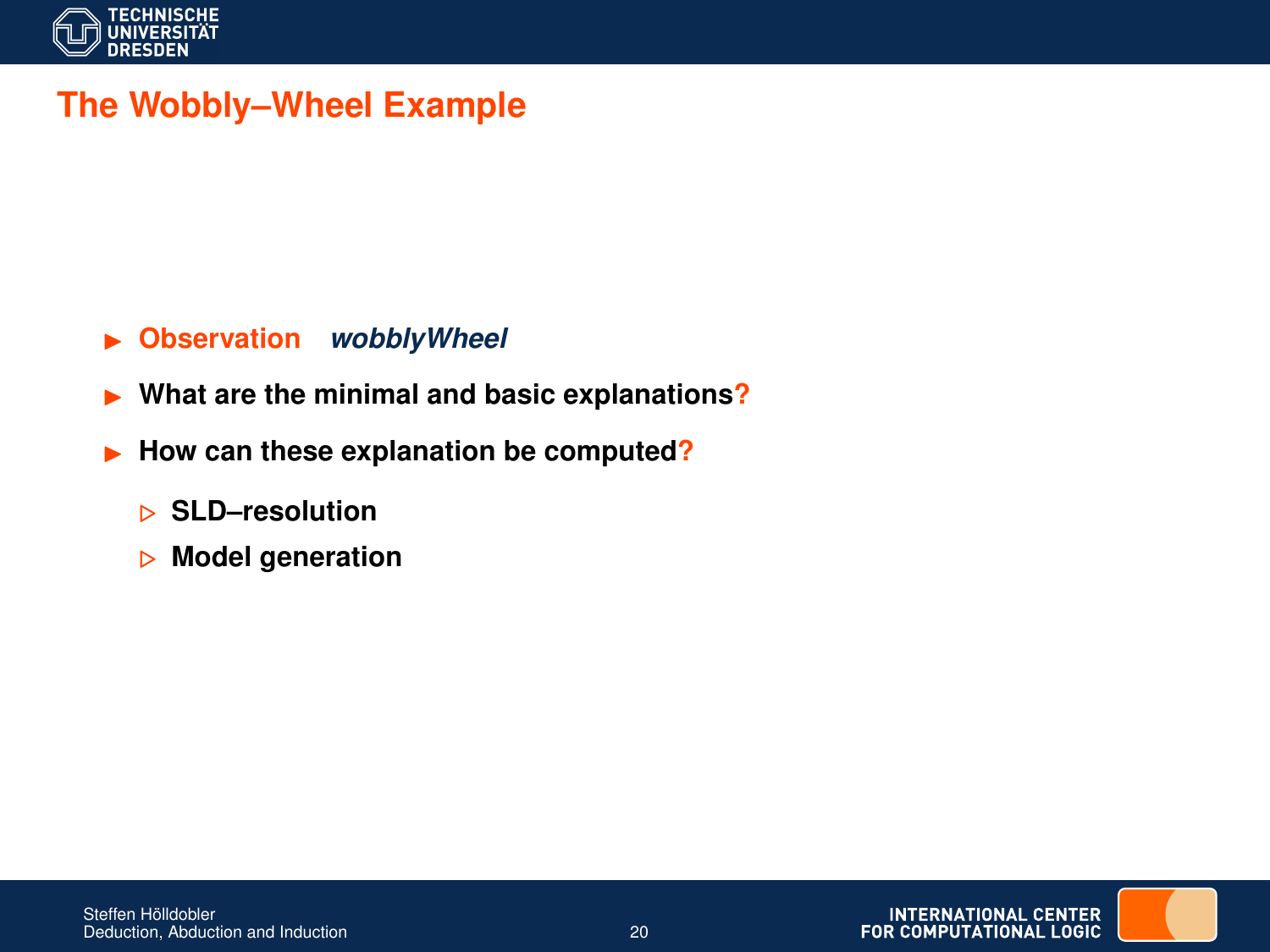

#### **Abduction and SLD–Resolution**

**Example 1** Consider the SLD-derivation tree for  $\leftarrow$  *wobblyWheel* wrt  $\kappa_{\leftarrow}$ 





**INTERNATIONAL CENTER** FOR COMPUTATIONAL LOGIC

Steffen Hölldobler Deduction, Abduction and Induction 21 and 21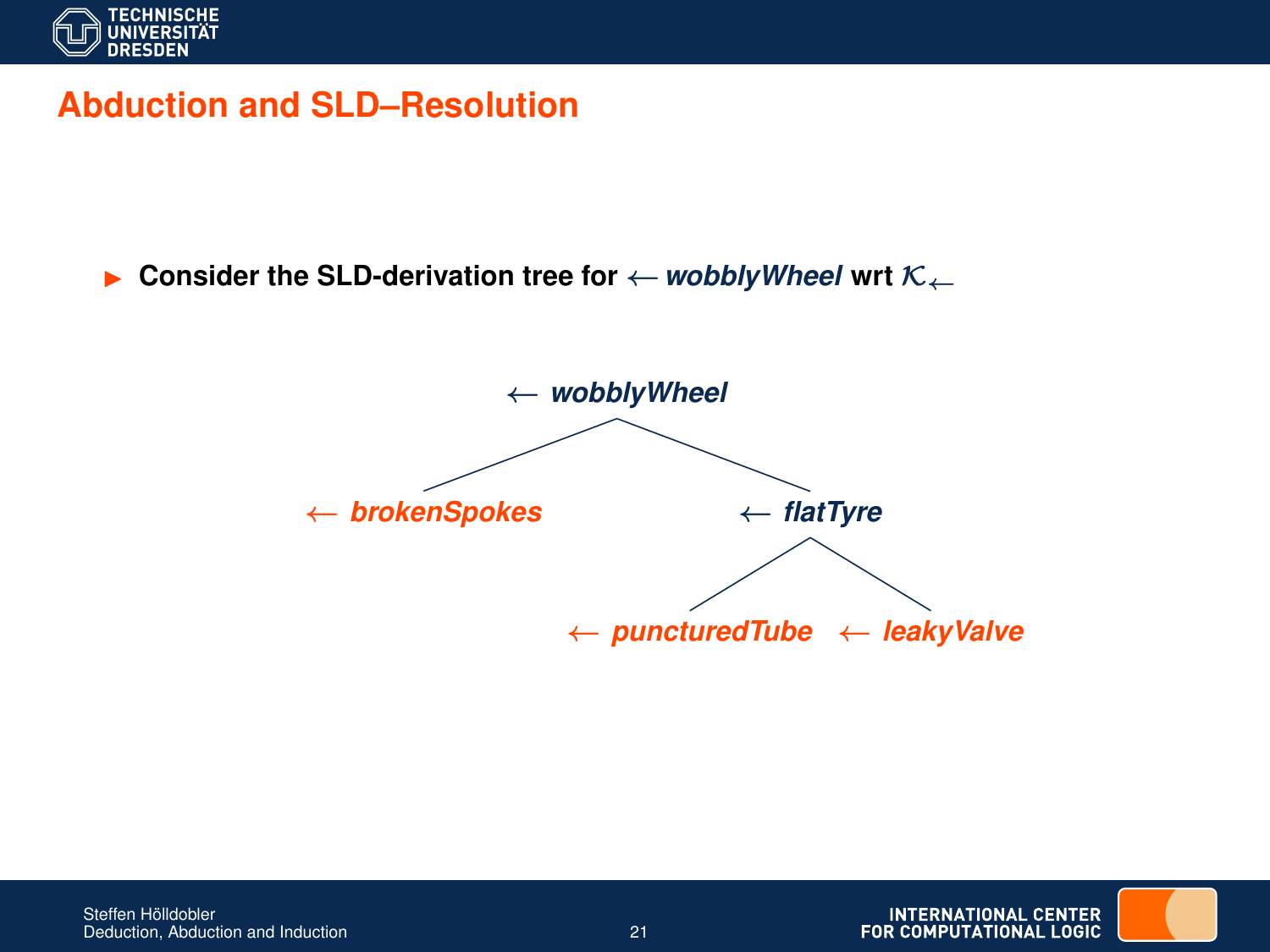

## **Abduction and Model Generation**

- Remember  $K_{\rightarrow} = \{$  *wobblyWheel*  $\rightarrow$  *brokenSpokes*  $\vee$  *flatTyre*, *flatTyre* → *puncturedTube* ∨ *leakyValve* }
- Add *wobblyWheel* to  $K \rightarrow$
- I **What are the minimal models of the extended knowledge base?**

{*wobblyWheel*, *flatTyre*, *puncturedTube*} {*wobblyWheel*, *flatTyre*, *leakyValve*} {*wobblyWheel*, *brokenSpokes*}

I **Restrict these models to the abducible predicates**

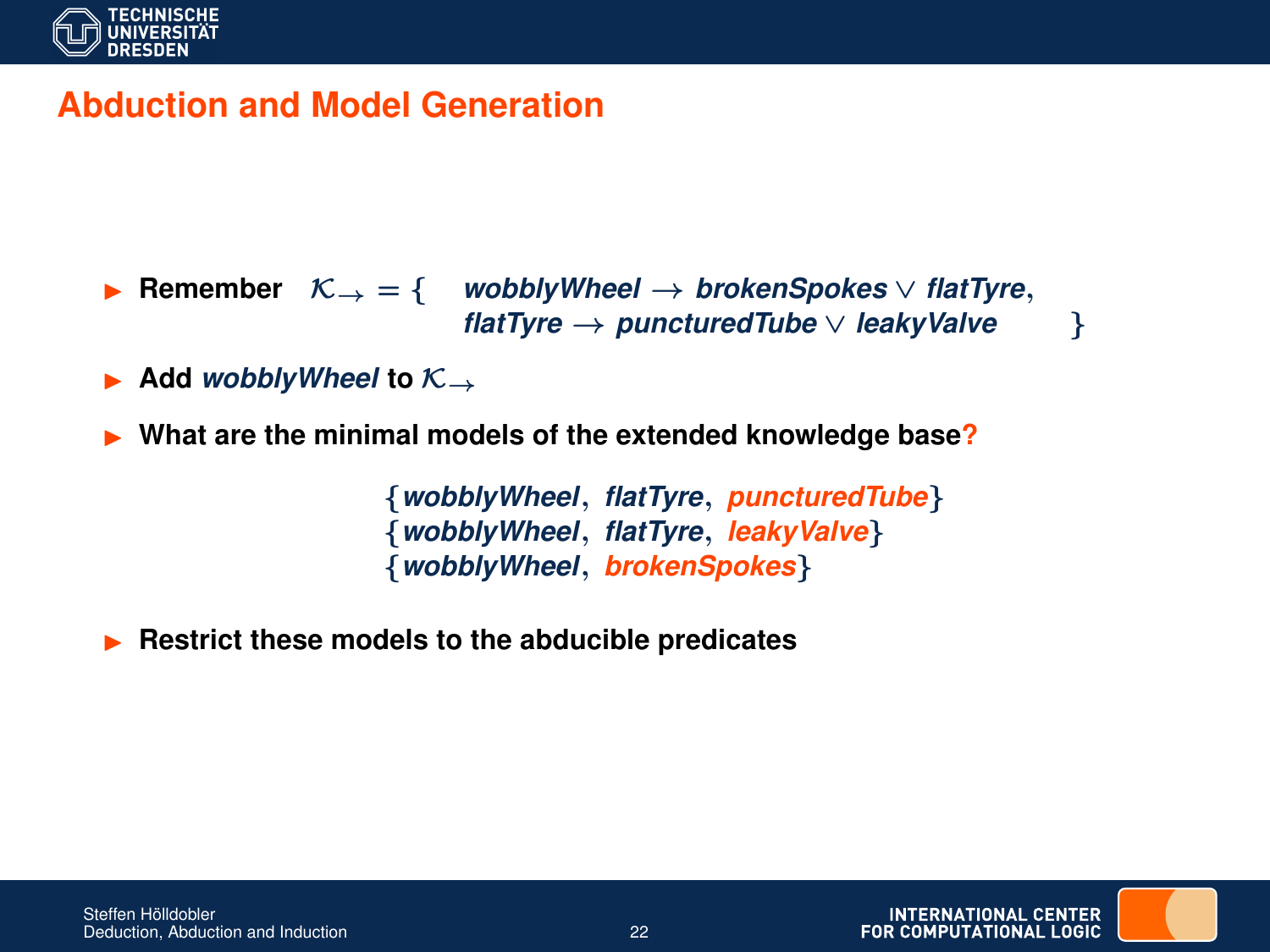

# **Mathematical Induction**

- I **Essential proof technique used to verify properties about recursively defined objects like natural numbers, lists, trees, logic formulas, etc.**
- **Central role in the fields of mathematics, algebra, logic, computer science, formal language theory, etc.**



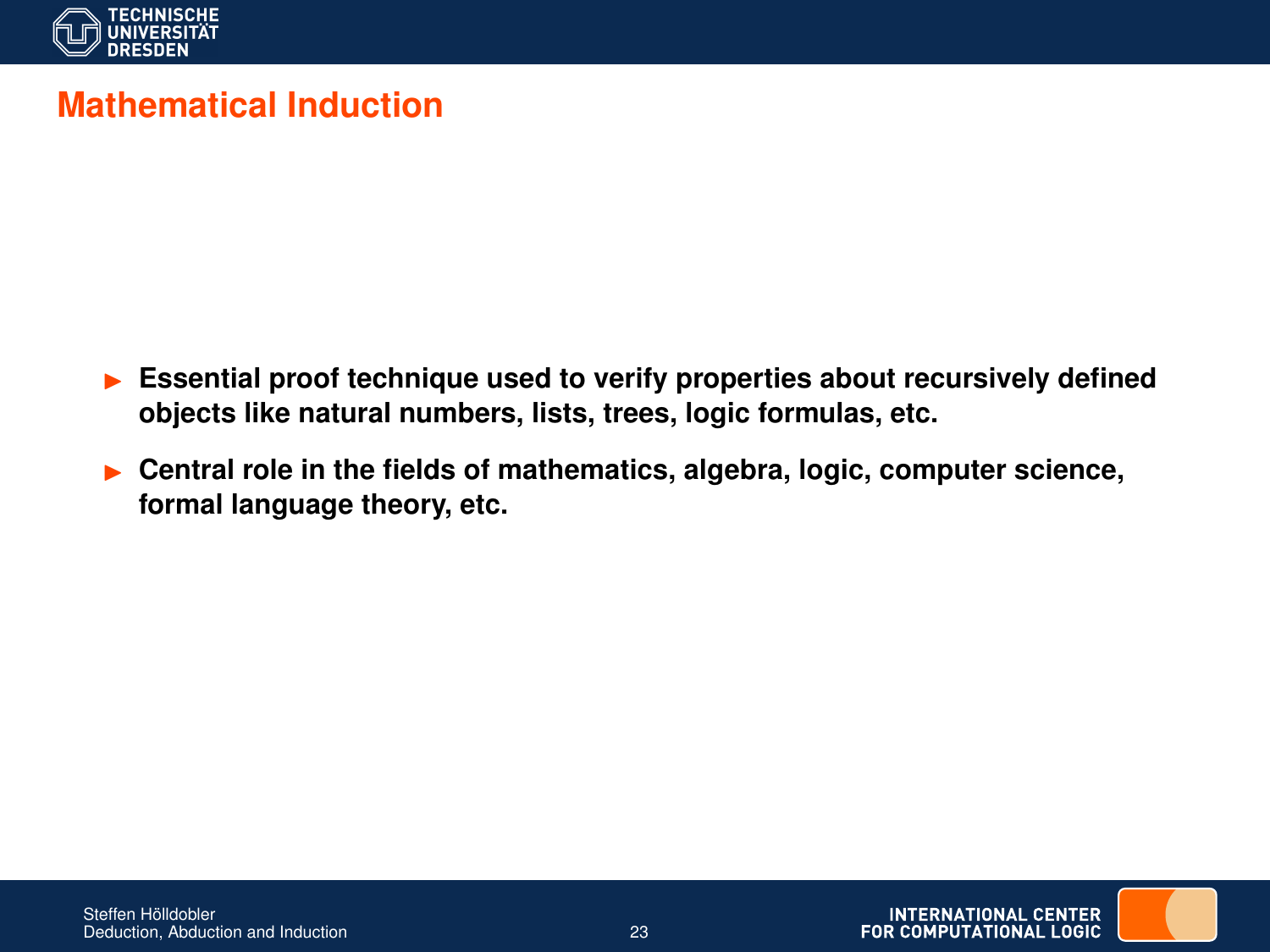

# **Some Typical Questions**

- I **Should induction be really used to prove a statement?**
- I **Should the statement be generalized before an attempt is made to prove it by induction?**
- I **Which variable should be the induction variable?**
- I **What induction principle should used?**
- What property should be used within the induction principle?
- Should nested induction be taken into account?

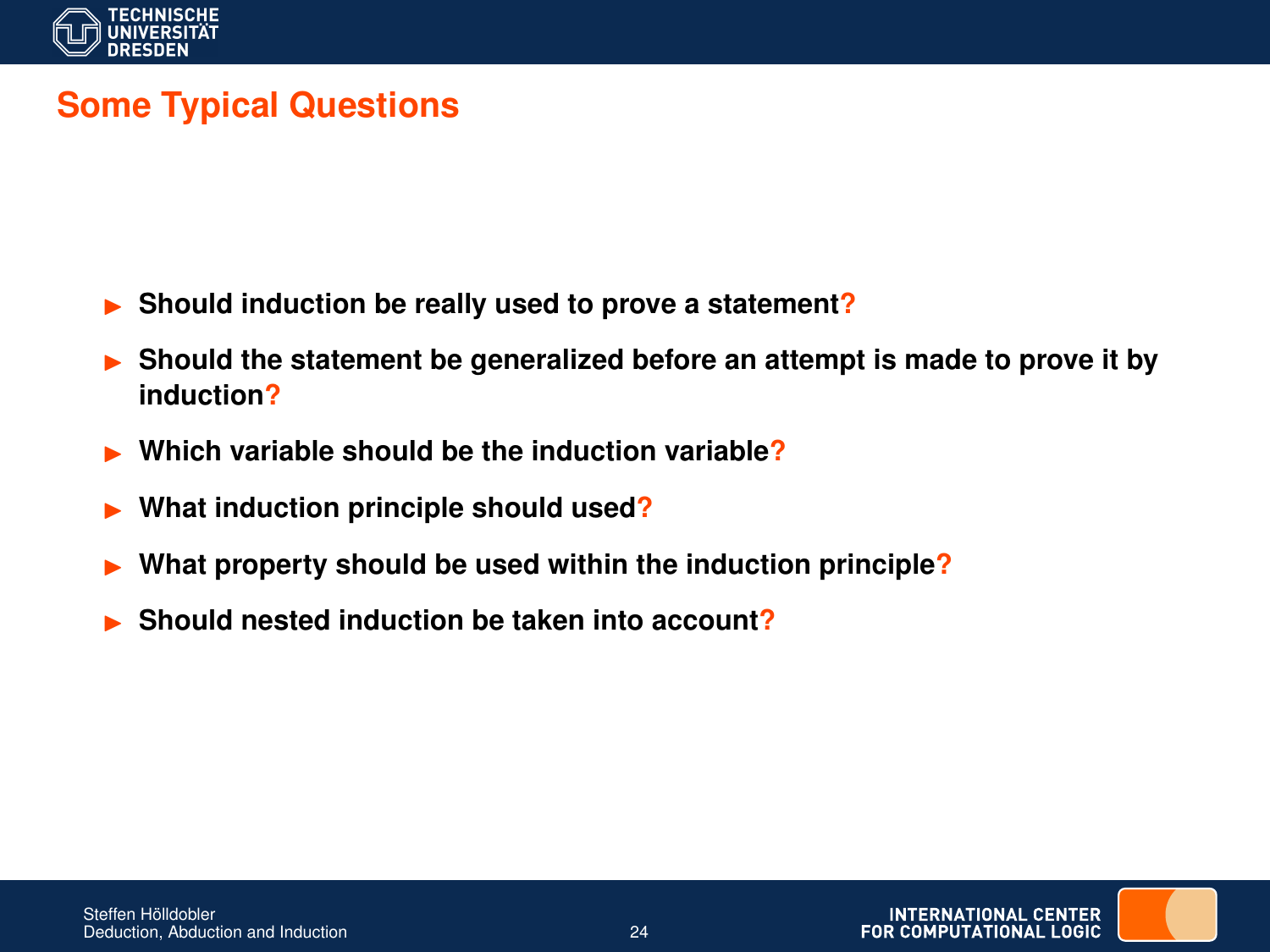

## **Data Structures**

- I **Function symbols are split into constructors and defined function symbols**
- $\blacktriangleright$  Let  $\digamma$  be the set of function symbols
	- . **Constructors** C ⊆ F
	- **Defined function symbols**  $\mathcal{D} \subset \mathcal{F}$
	- $\triangleright$   $\mathcal{C} \cap \mathcal{D} = \emptyset$
	- $\triangleright C \cup \mathcal{D} = \mathcal{F}$
	- $\triangleright$   $\mathcal{T}(\mathcal{C})$  is called the set of constructor ground terms
- ▶ Data structures (or sorts) are sets of constructor ground terms

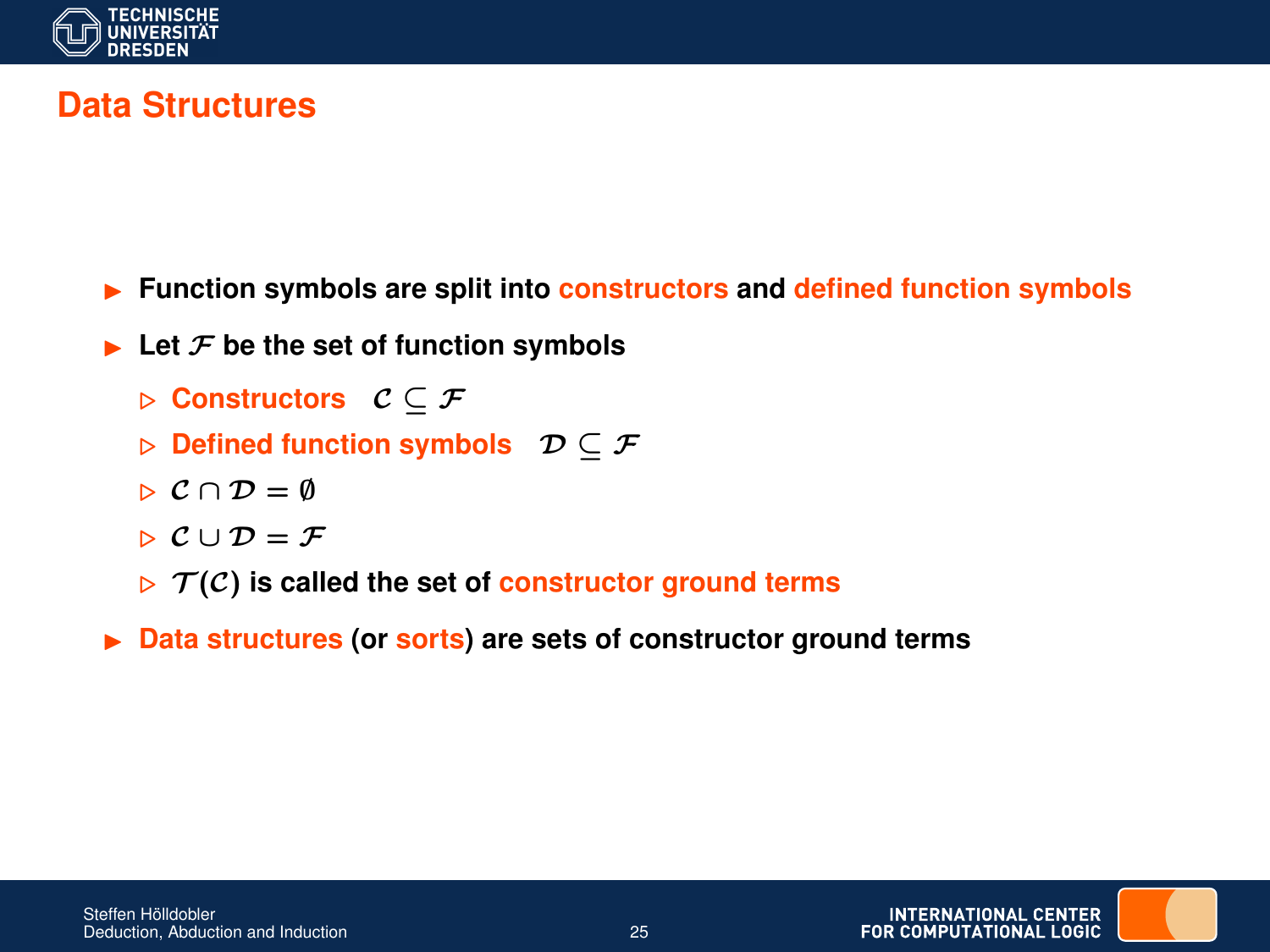

#### **Data Structures – Examples**

 $\blacksquare$  0 · *number* 

*s* :*number* → *number*

 $\mathcal{F}(\{0, s\}) = \{0, s(0), s(s(0)), \ldots\}$  is called the sort *number* 

 $\blacktriangleright$   $\top$ : bool ⊥:*bool*

 $\triangleright$   $\mathcal{T}(\{\top, \bot\}) = \{\top, \bot\}$  is called the sort *bool* 

 $\blacktriangleright$   $\lceil \cdot \text{list}(\text{number}) \rceil$ :: *number*  $\times$  *list*(*number*)  $\rightarrow$  *list*(*number*)  $\triangleright$   $\mathcal{T}([], :) = \{[], [0], [0, 0], [s(0)], ... \}$  is called the sort *list*(*number*)

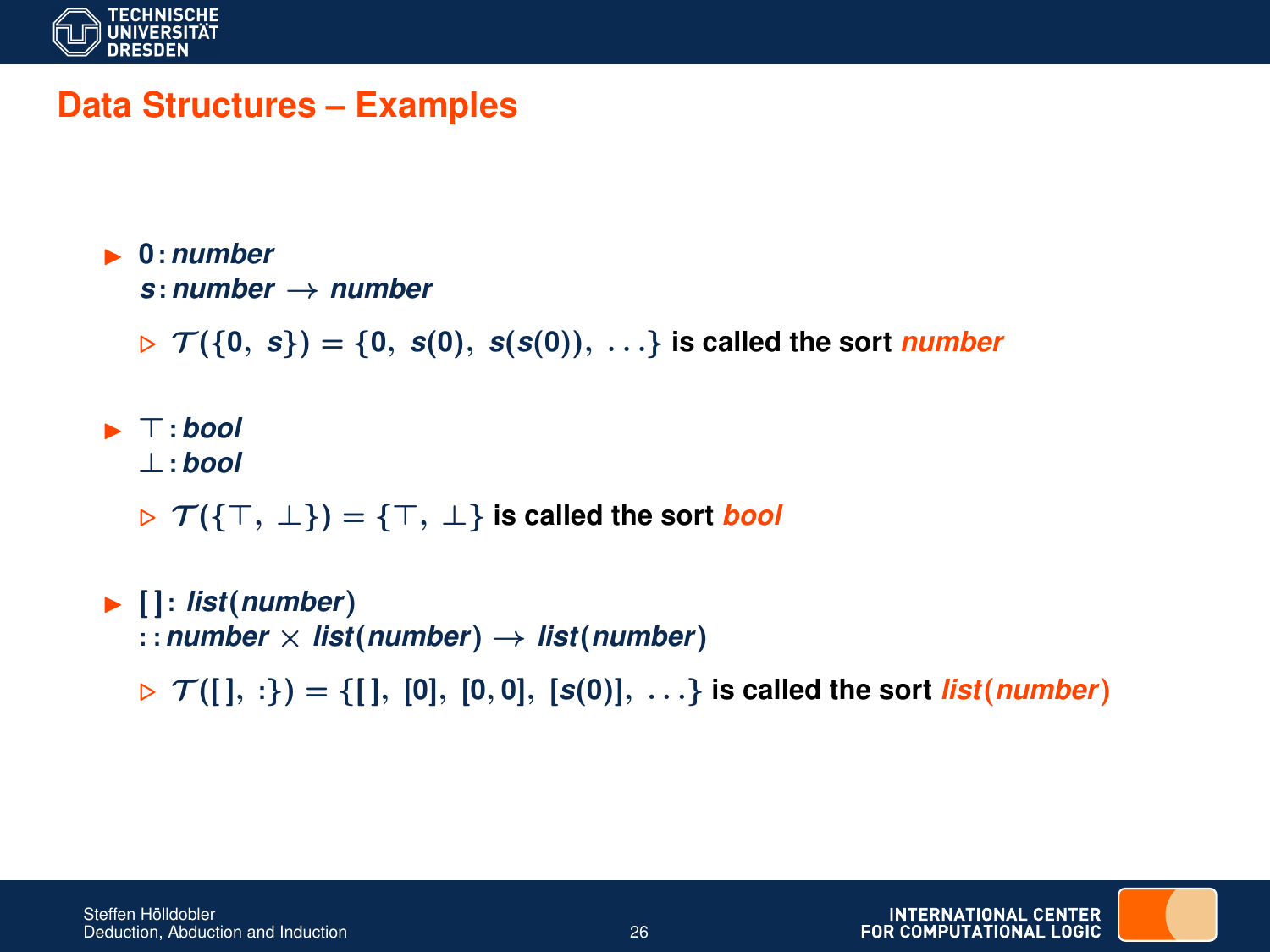

#### **Well-Sortedness and Selectors**

#### **E** Well-Sortedness

- . **Constants and variables are well-sorted**
- $\triangleright$  If *f* : sort<sub>1</sub>  $\times$  ...  $\times$  sort<sub>n</sub>  $\rightarrow$  sort and for all 1  $\leq$  *i*  $\leq$  *n* we find that  $t_i$  is well-sorted and of sort  $sort_i$ then  $f(t_1, \ldots, t_n)$  is well-sorted and of sort *sort*
- **EXECUTE:** Assumption All terms are well-sorted!

#### **In Selectors**

. **For each** *n***-ary constructor** *c* **we have** *n* **unary selectors** *s<sup>i</sup>* such that for all  $1 \leq i \leq n$  we find  $s_i(c(t_1, \ldots, t_n)) \approx t_i$ 

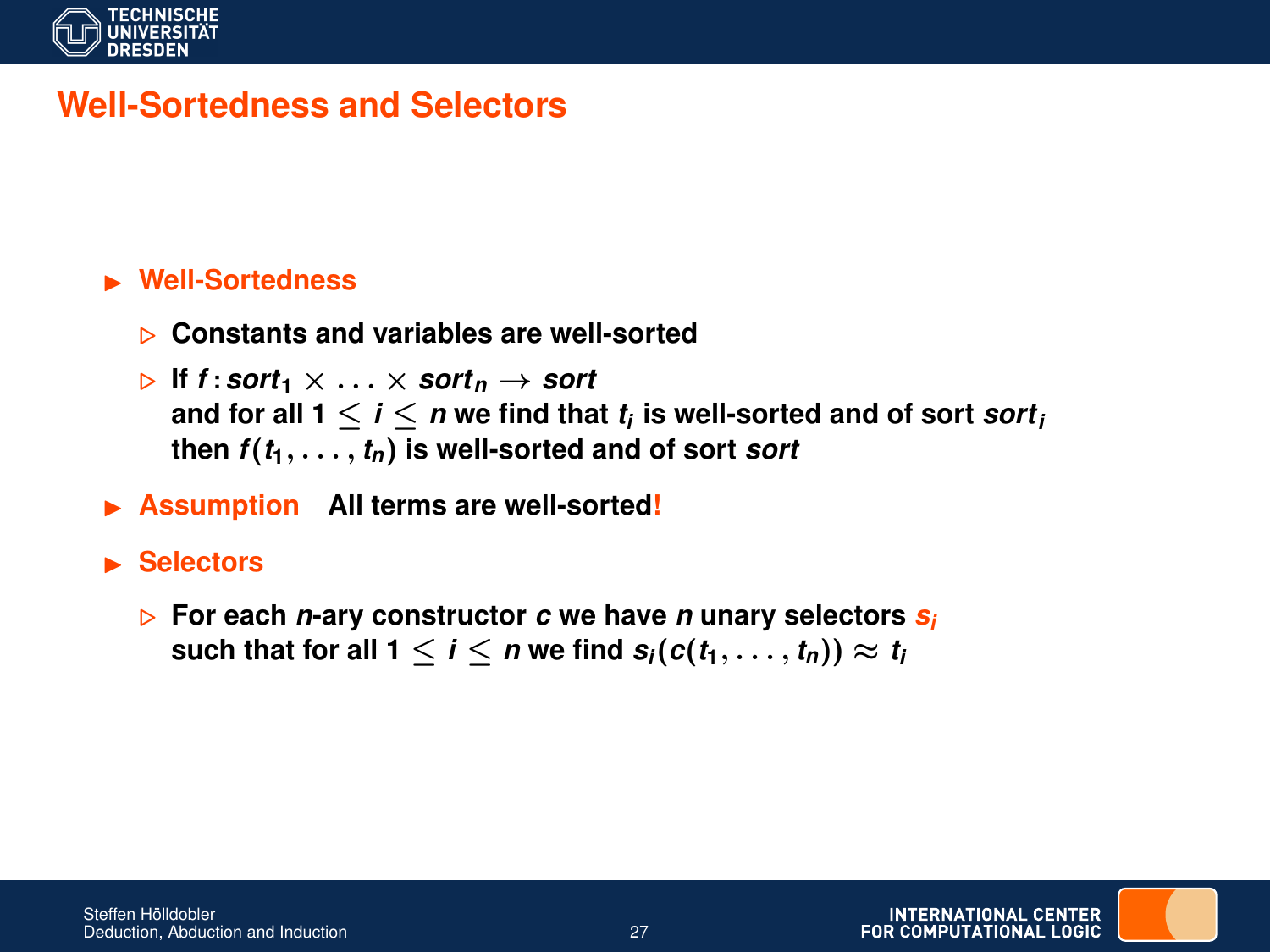

#### **Data Structures – Requirements**

- **Different constructors denote different objects**
- **Constructors are injective**
- I **Each object can be denoted as an application of some constructor to its selectors (if any exist)**
- Each selector is 'inverse' to the constructor it belongs to
- I **Each selector returns a so-called witness term if applied to a constructor it does not belong to**

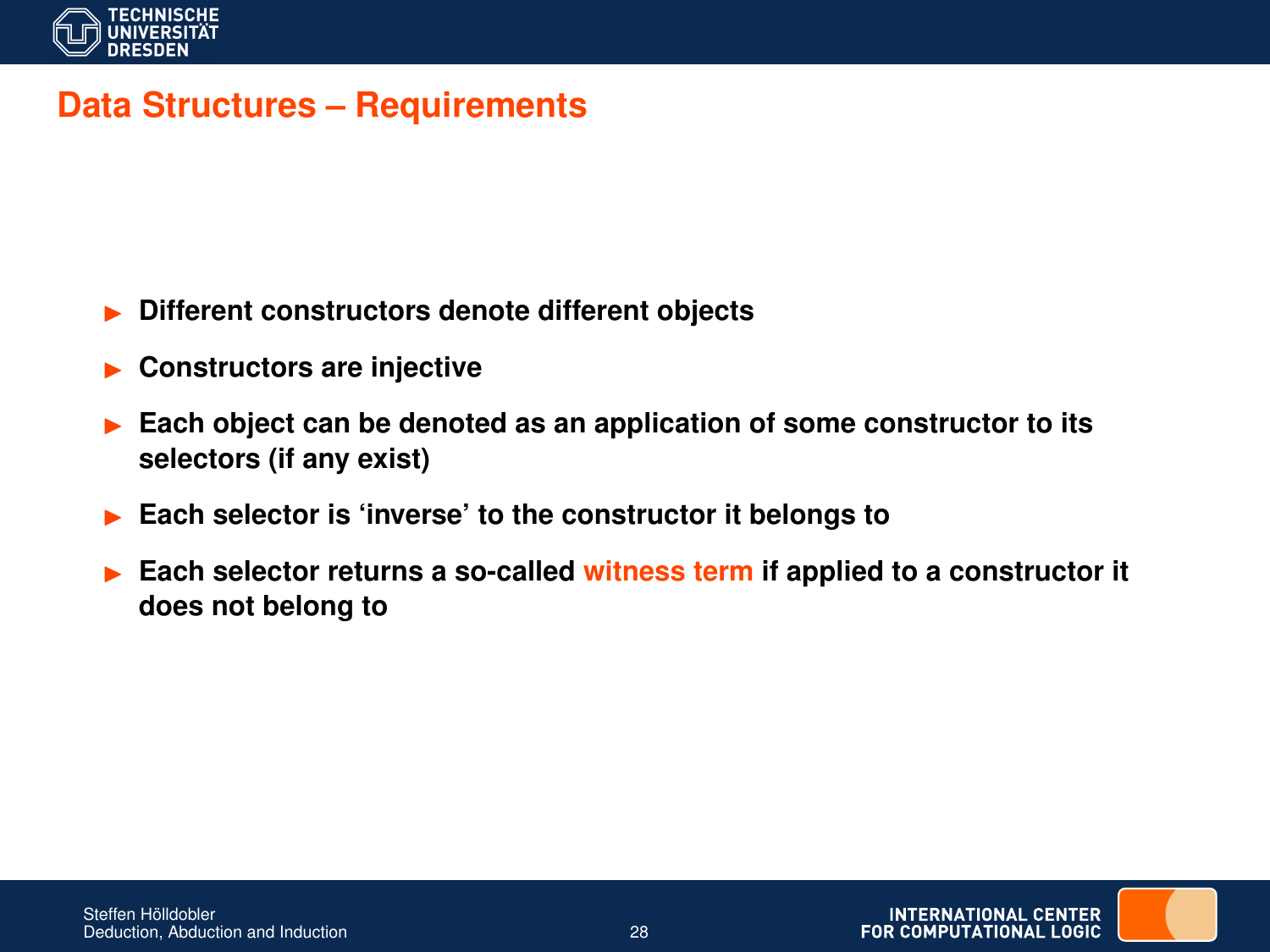

## **Requirements for Numbers**

**Fig. 2** The requirements can be translated into first order formulas

**In The requirements for** *number* **are** 

$$
\mathcal{K}_{\text{number}} = \{ \quad (\forall N: \text{number}) \ 0 \not\approx s(N), \\ (\forall N, M: \text{number}) (s(N) \approx s(M) \rightarrow N \approx M), \\ (\forall N: \text{number}) (N \approx 0 \lor N \approx s(p(N))), \\ (\forall N: \text{number}) p(s(N)) \approx N, \\ p(0) \approx 0, \qquad \qquad \}
$$

**where**

- $\triangleright$  **p** is the selector for the only argument of the constructor *s* and
- $\triangleright$  0 is the witness term assigned to  $p(0)$
- $\triangleright$  **Note** *p* is a defined function symbol!

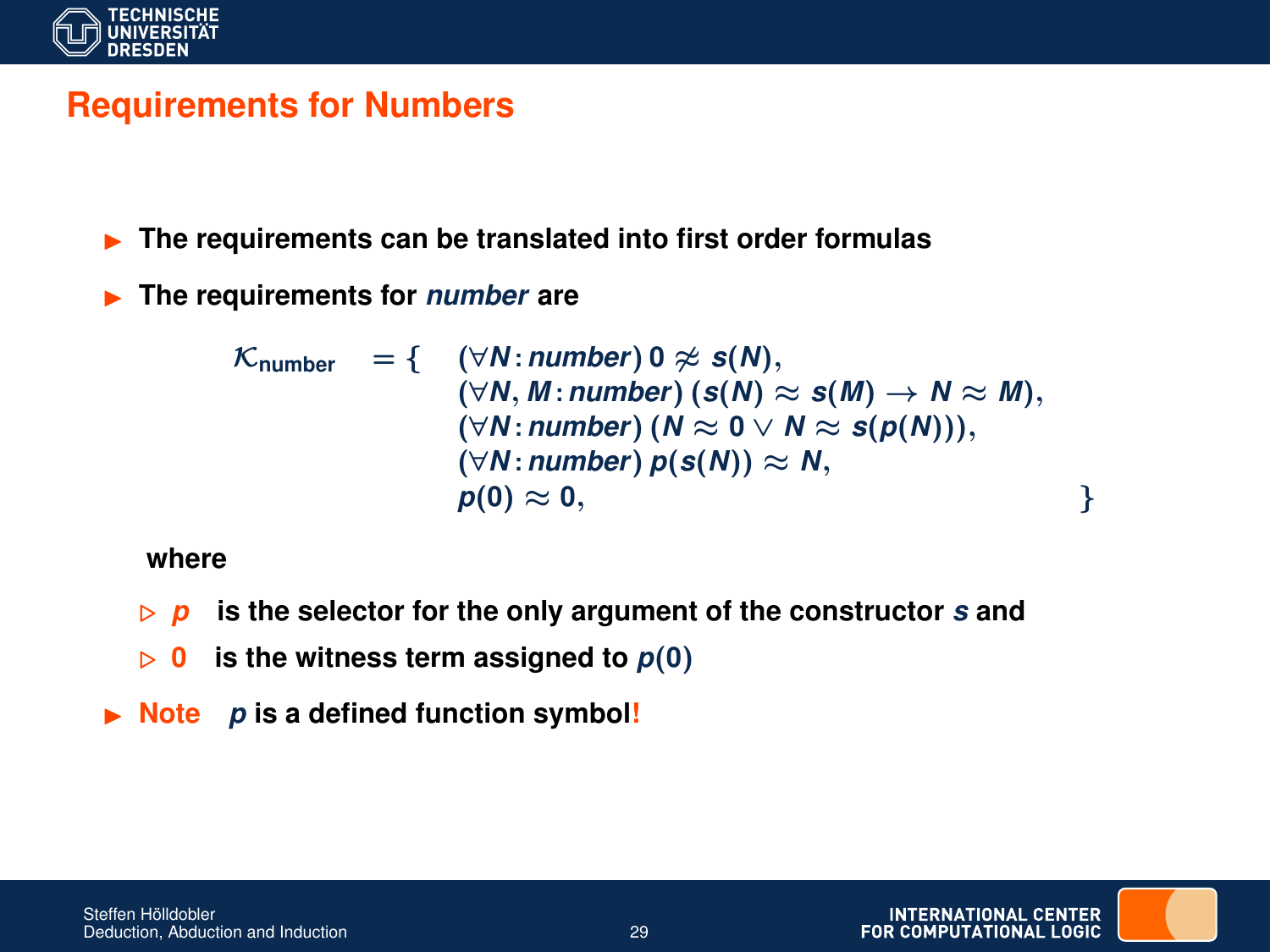

## **Defined Function Symbols**

- **Functions are defined on top of data structures**
- ▶ We define functions with the help of a set of conditional equations, **i.e., universally closed equations of the form**

```
∀ I ≈ r ← Body
```
such that *l* is a non-variable term (i.e. of the form  $g(s_1, \ldots, s_n)$ ),

```
var(l) ⊇ var(r) ∪ var(Body)
```
**and** *Body* **denotes a conjunction of literals**

- I **We sometimes omit the universal quantifiers in writing conditional equations**
- $\triangleright$  g is a defined function symbol wrt a set K of conditional equations **if**  $K$  contains a conditional equation of the form

$$
g(t_1,\ldots,t_n)\approx r\leftarrow Body
$$

The set of conditional equations of this form in  $K$  is called definition of *g* wrt  $K$ 

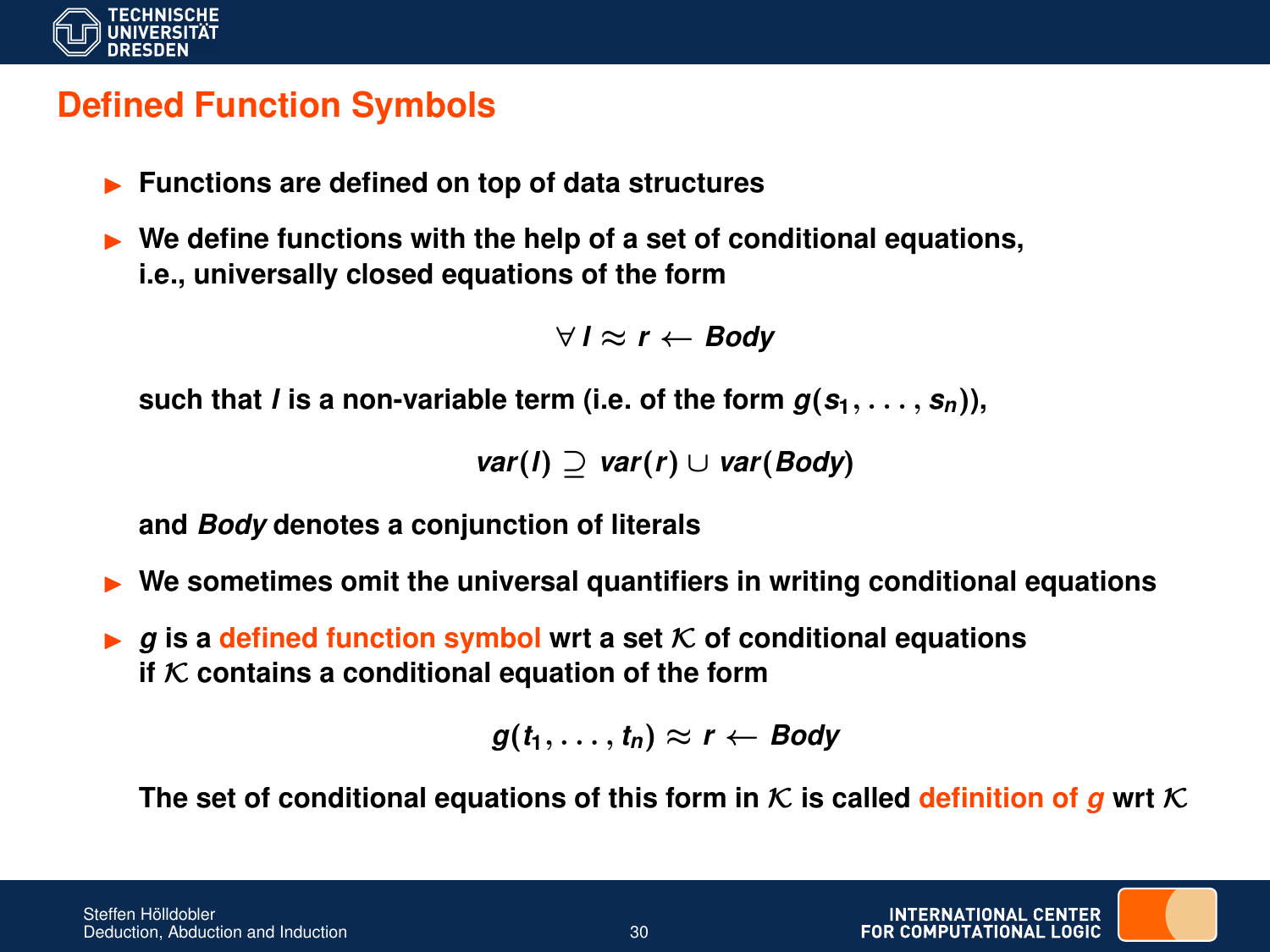

### **Defined Function Symbols – Examples**

 $\blacktriangleright$  **Predecessor** on *number*  $\mathcal{K}_p$ 

 $(\forall N:$ *number* $)$   $p(s(N)) \approx N$  $p(0) \approx 0$ 

 $\blacktriangleright$  Addition on *number*  $\mathcal{K}_{\text{plus}}$ 

(∀*X*, *Y* :*number*) (*plus*(*X*, *Y*) ≈ *Y* ← *X* ≈ **0**)  $(\forall X, Y : \textit{number})$  ( $\textit{plus}(X, Y) \approx \textit{s}(\textit{plus}(p(X), Y))$  ←  $X \approx 0$ )

#### $\blacktriangleright$  Less-than on *number*  $K_{\text{H}}$

(∀*X*, *Y* :*number*) (**lt**(*X*, *Y*) ≈ ⊥ ← *Y* ≈ **0**)  $(\forall X, Y : \textit{number})$  (**lt** $(X, Y) \approx T$   $\leftarrow$   $X \approx 0 \land Y \approx 0$ )  $(\forall X, Y:$  *number*) ( $\text{lt}(X, Y) \approx \text{lt}(p(X), p(Y)) \leftarrow X \approx 0 \land Y \approx 0$ )

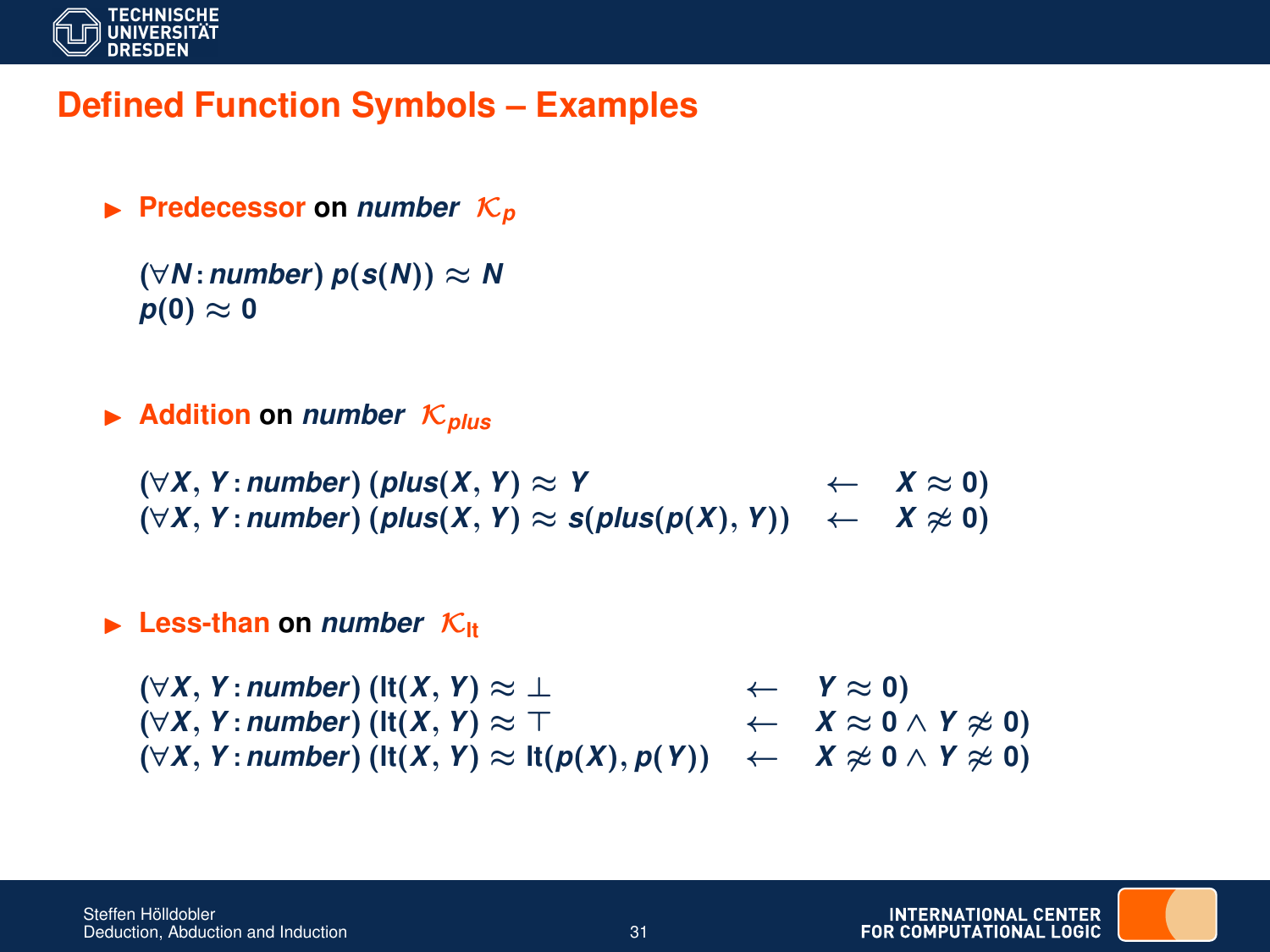

# **Rewriting Extended to Conditional Equations**

- $\blacktriangleright$  Let  $\mathcal K$  be a finite set of conditional equations
- A term *t* can be rewritten wrt  $K$  iff
	- 1 *t* **is well-sorted and ground**
	- 2 *t* contains a subterm of the form  $g(t_1, \ldots, t_n)$ where for all 1  $\leq$  *i*  $\leq$  *n* we find that  $t_i$  is a constructor ground term
	- $g(s_1, \ldots, s_n) \approx r \leftarrow$  *Body*  $\in \mathcal{K}$  and
	- 4 we find an mgu  $\theta$  for  $g(s_1, \ldots, s_n)$  and  $g(t_1, \ldots, t_n)$  such that  $\mathcal{K} \models \textit{Body}\theta$
- In this case *t* is rewritten to the term obtained from *t* by replacing  $g(t_1, \ldots, t_n)$  by  $r\theta$
- $\triangleright$  **Note**  $\theta$  **is a matcher because** *t* **is ground**

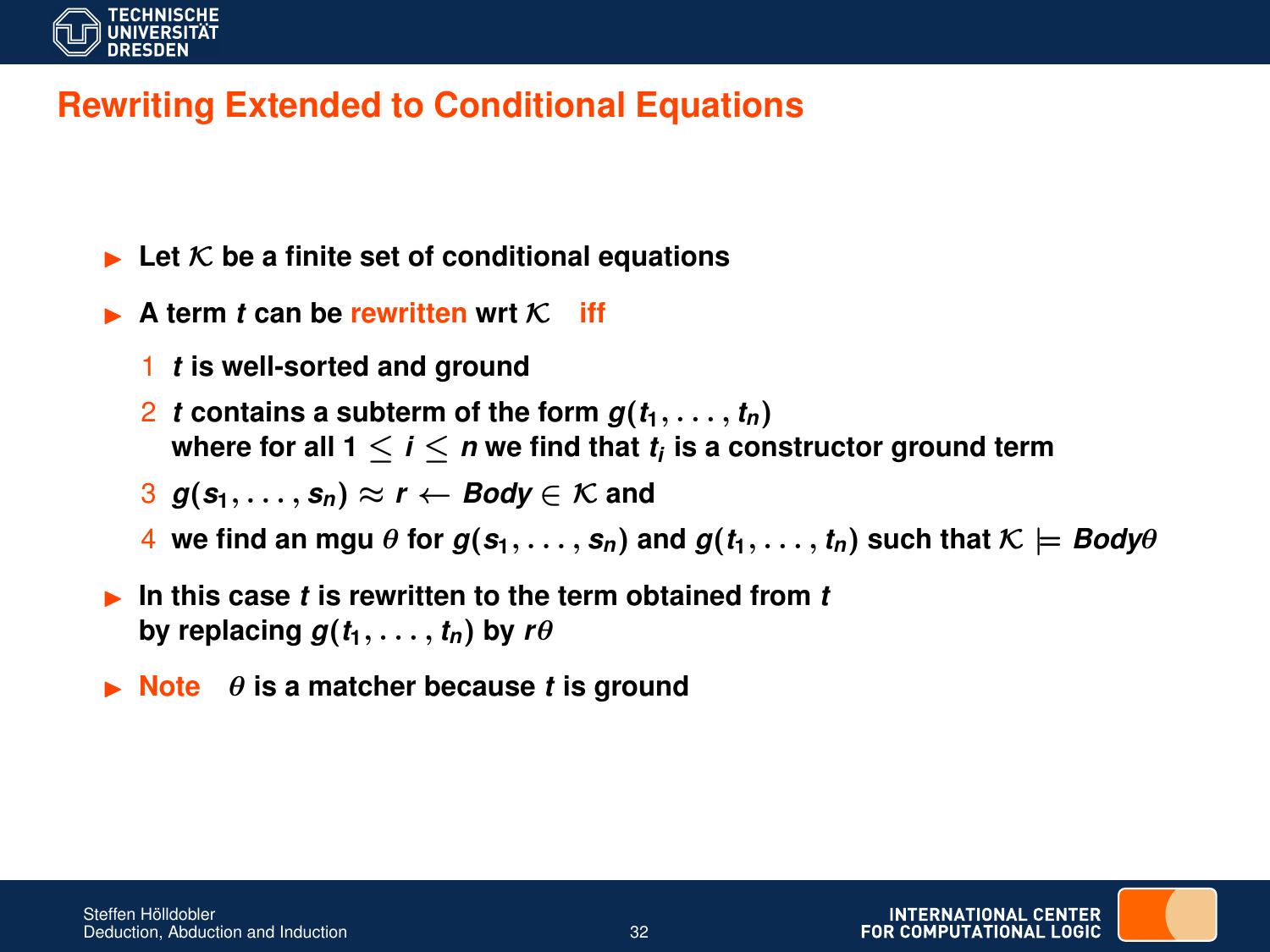

#### **Cases**

**►** Let  $g(s_1, \ldots, s_n)$  ≈  $r$  ← *Body* be a rule and  $X_1, \ldots, X_n$  new variables

 $g(X_1, \ldots, X_n) \approx r \leftarrow X_1 \approx s_1 \wedge \ldots \wedge X_n \approx s_n \wedge Body$ 

**is called homogeneous form of this rule**

**Example** 

```
(\forall X, N : \text{number}) (p(X) \approx N \leftarrow X \approx s(N))
```
**is the homogeneous form of**

 $(\forall N:$ *number* $)$   $p(s(N)) \approx N$ 

► Obervation A rule is semantically equivalent to its homogeneous form

▶ The case of a rule is the condition of its homogeneous form

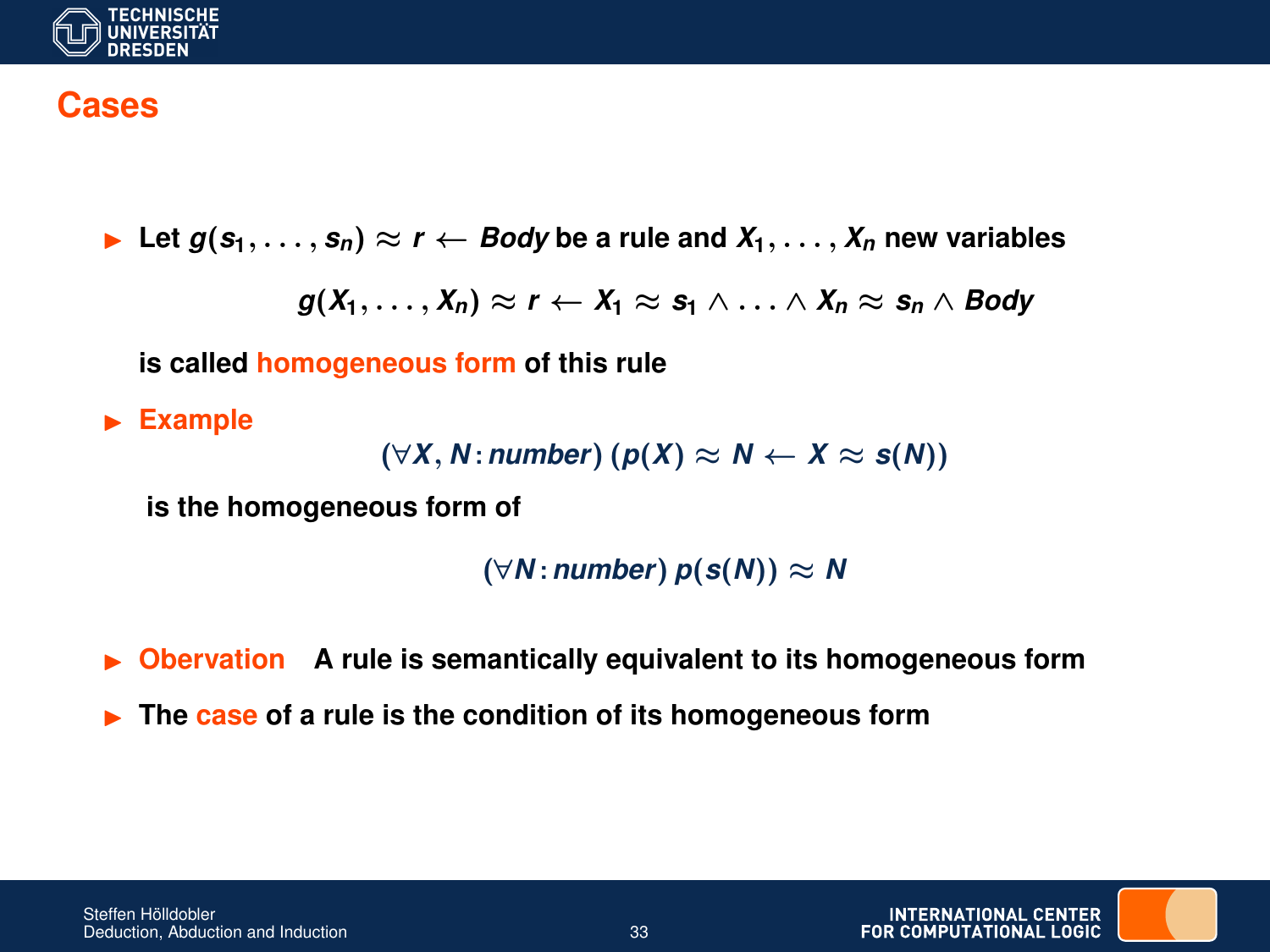

## **Programs**

- ▶ A **program** is a set of clauses consisting of data structure declarations and **function definitions**
- I **Example** K**number** ∪ K*plus* **is a program**



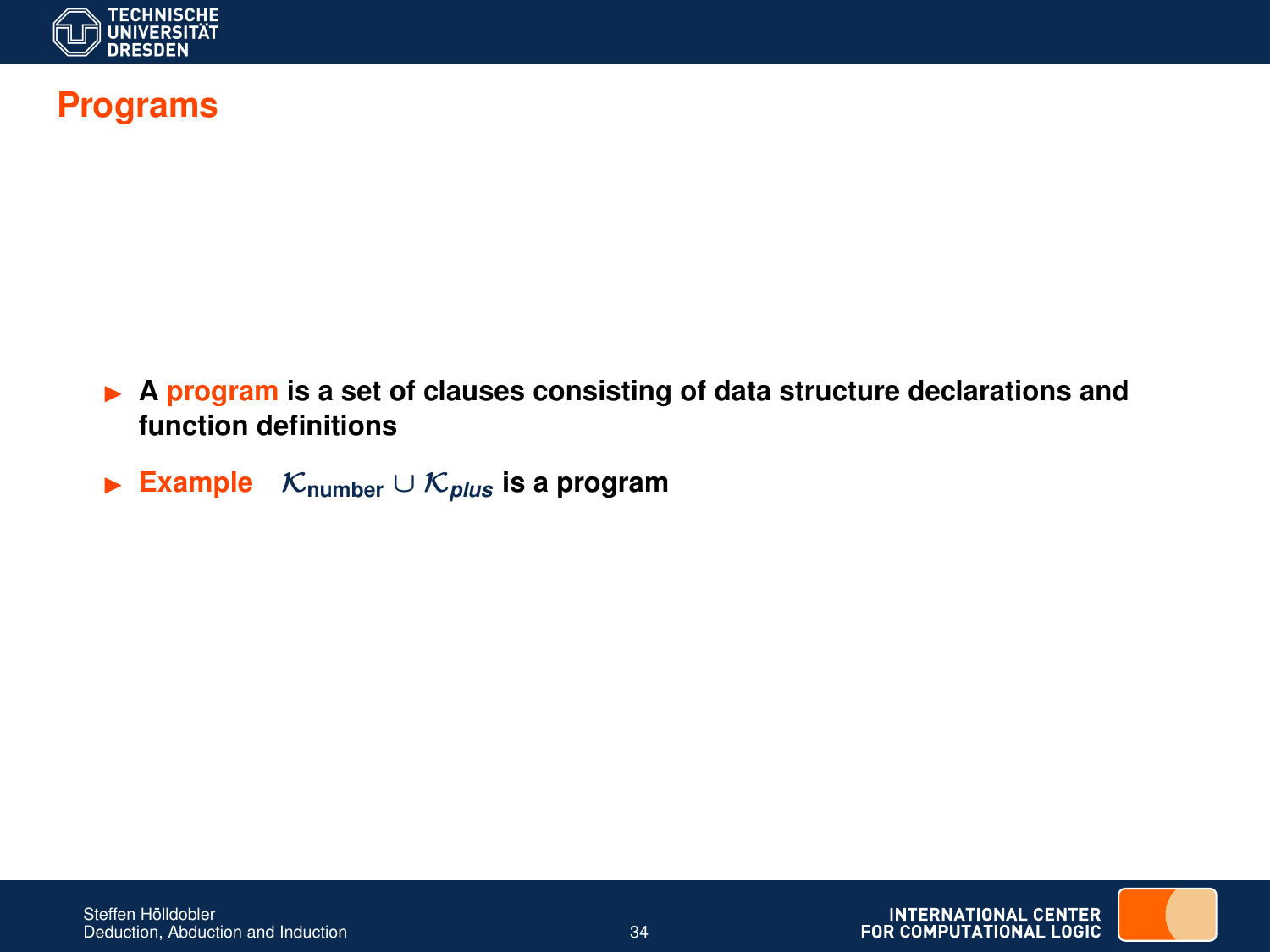

#### **Properties of Programs**

- A program  $K$  is
	- . **well-formed iff it can be ordered such that each function symbol occurring in the definition of a function**  $q$  **in**  $K$  **either is introduced before by a data structure declaration or another function definition or, otherwise, is** *g* **in which case the function is recursive**
	- $\triangleright$  well-sorted **iff** each term occurring in K is well-sorted
	- . **deterministic iff** for each function definition occurring in  $K$  the cases are mutually exclusive
	- $\triangleright$  case-complete **iff** for each function definition of an *n*-ary function *g* **occurring in** K **and each well-sorted** *n***-tuple of constructor ground terms given as input to** *g* **there is at least one of the cases which is satisfied**
	- . **terminating iff**

**there is no infinite rewriting sequence for any well-sorted ground term**

. **admissible iff**

**it is well-formed, well-sorted, deterministic, case-complete and terminating**

**Figure 1)** The rewrite relation wrt an admissible program is confluent  $\sim$  Exercise

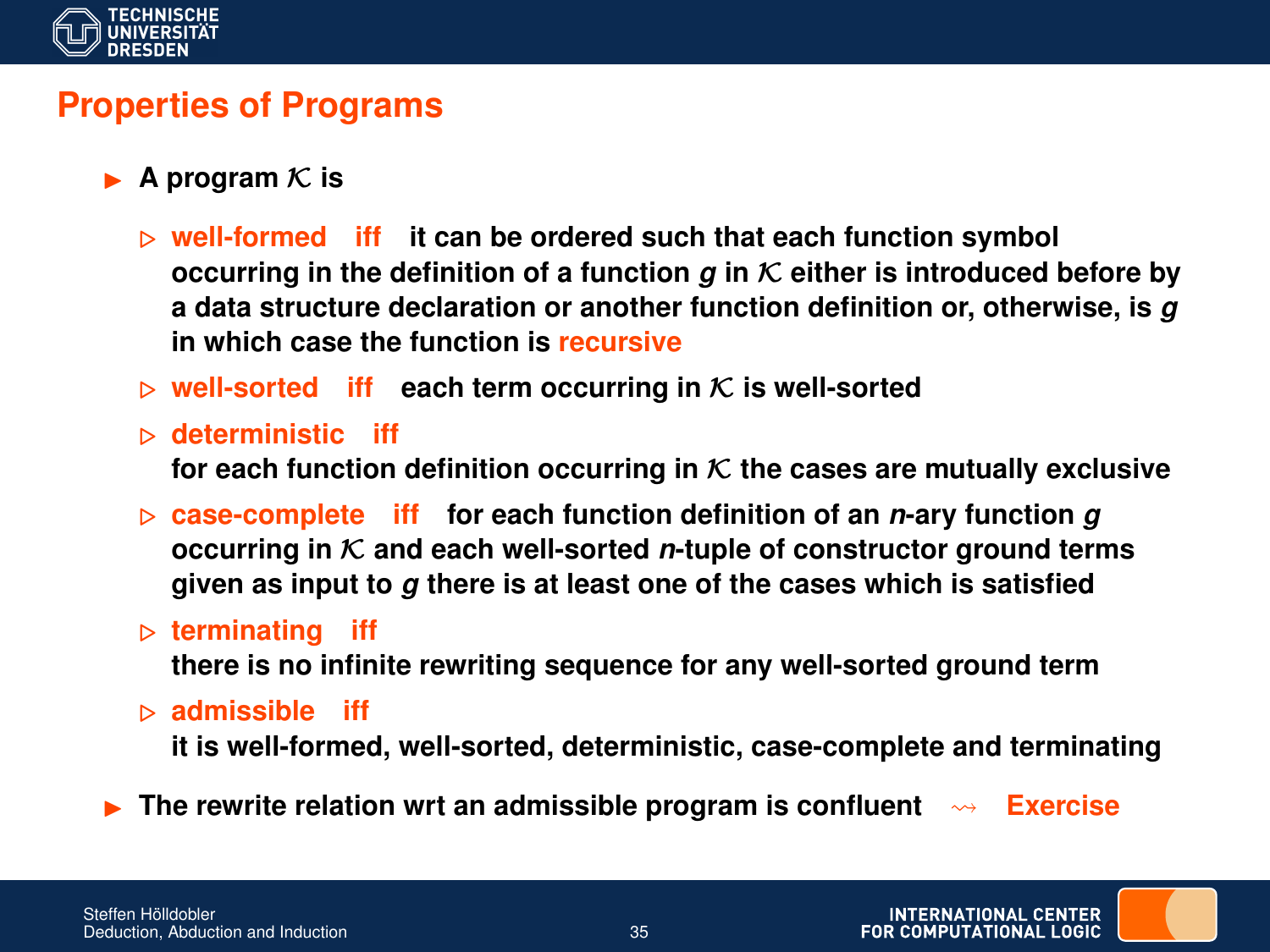

### **Evaluation**

- $\triangleright$  Admissible programs  $\mathcal K$  define a unique evaluator  $eval_{\mathcal K}$ **which maps terms to their normal form**
- $\blacktriangleright$  eval<sub>K</sub> :  $\mathcal{T}(\mathcal{F}) \rightarrow \mathcal{T}(\mathcal{C})$
- $\blacktriangleright$  *eval*<sub>K</sub> $(t)$  is called value of *t*
- *eval*<sub>K</sub> is an interpretation with domain  $T(C)$
- $\blacktriangleright$  *eval*<sub>K</sub> is called standard interpretation of K
- I **Example Consider** K**number** ∪ K*plus*

*plus*(*s*(**0**), *s*(**0**))  $\rightarrow$  *s*(*plus*(*p*(*s*(0)), *s*(0)))  $\rightarrow$  *s*(*plus*(0, *s*(0)))  $\rightarrow$  *s*(*s*(0))

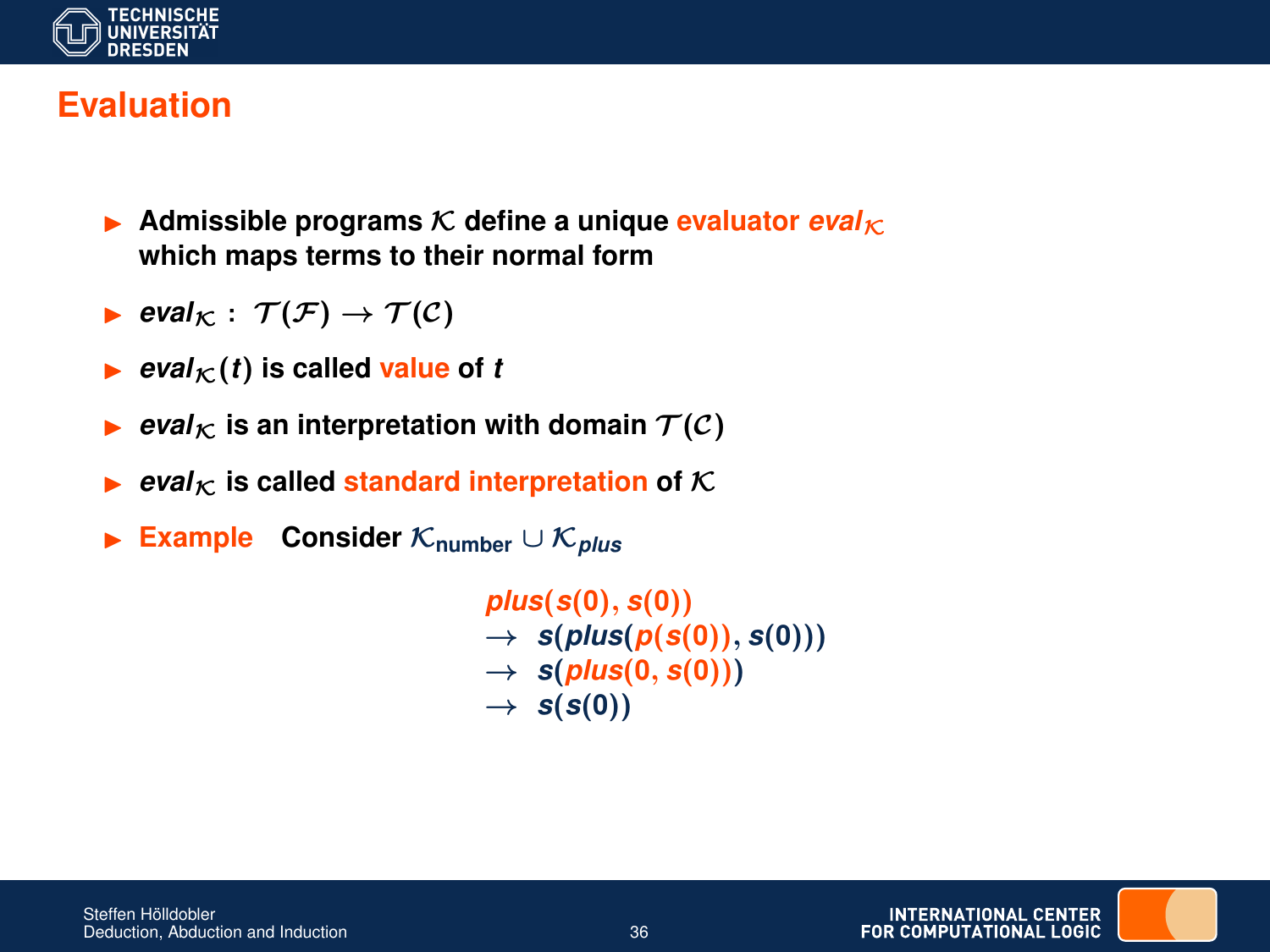

# **Evaluation – Example**

- I **Consider** K = K**number** ∪ K*plus*
	- $\triangleright$  eval<sub> $\kappa \models \mathcal{K}$ </sub>  $eval_{\mathcal{K}} \models (\forall X, Y : number)$  *plus*(*X*, *Y*)  $\approx$  *plus*(*Y*, *X*),  $eval_{K} \models (\forall X : number) X \approx s(X)$ **Exercise**
	- $\triangleright$  K  $\nvdash$  ( $\forall$ *X*, *Y* : *number*) *plus*(*X*, *Y*)  $\approx$  *plus*(*Y*, *X*)  $\mathcal{K} \not\models (\forall X : \textit{number}) \ X \not\approx s(X)$ 
		- **Exercise**

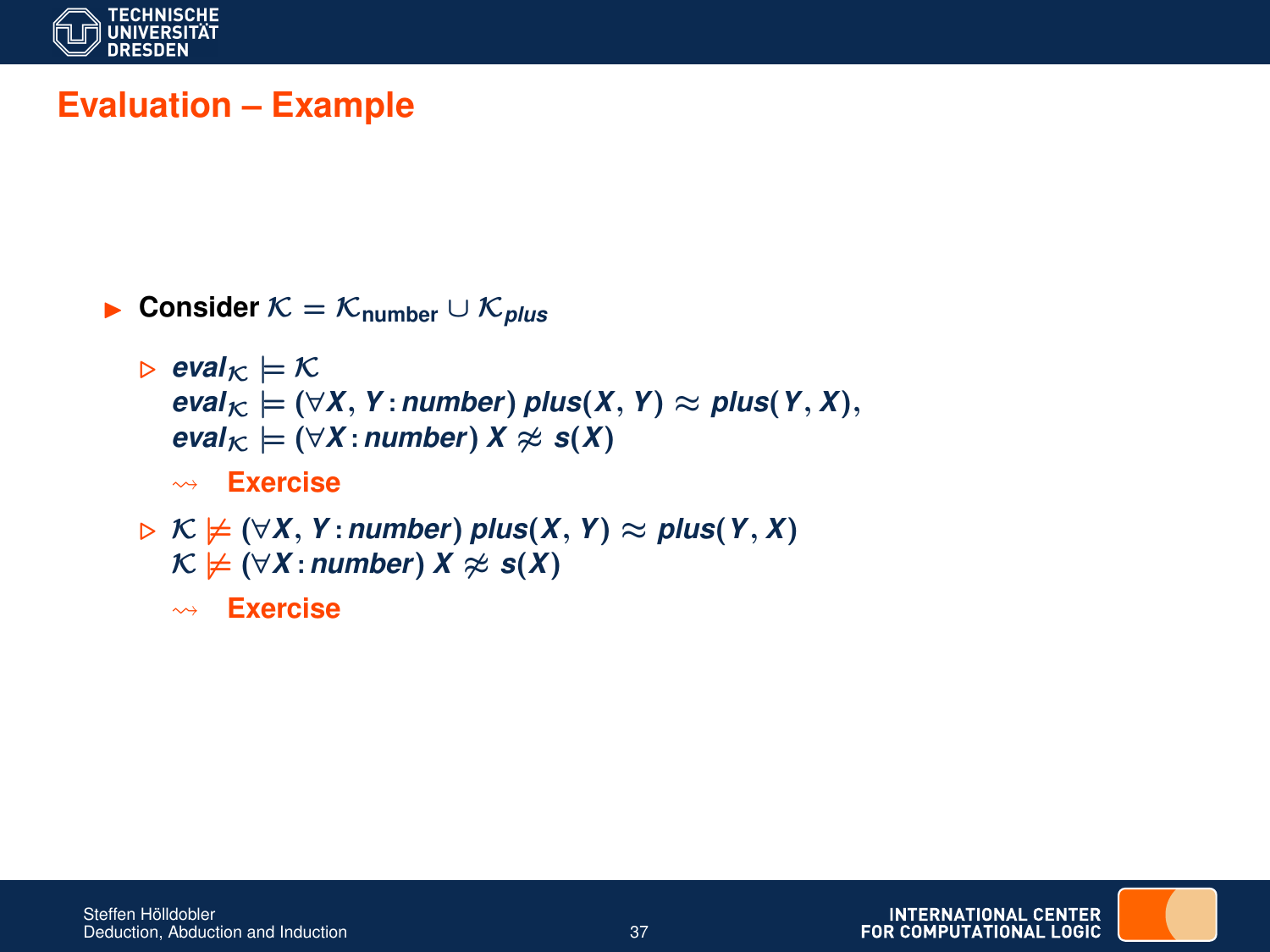

## **Theory of Admissible Programs**

- $\blacktriangleright$  Let  $\mathcal K$  be an admissible program
- We consider  ${G \mid eval_{K} \models G}$
- In other words, we restrict us to one specific interpretation **This interpretation is sometimes called standard or intended interpretation**
- **Idea** Add formulas to K such that non-standard interpretations are no longer **models of** K
	- . **These formulas are called induction axioms**
	- $\triangleright$  Let  $\mathcal{K}_I$  be a decidable set of induction axioms such that  $eval_{\mathcal{K}} \models \mathcal{K}_I$

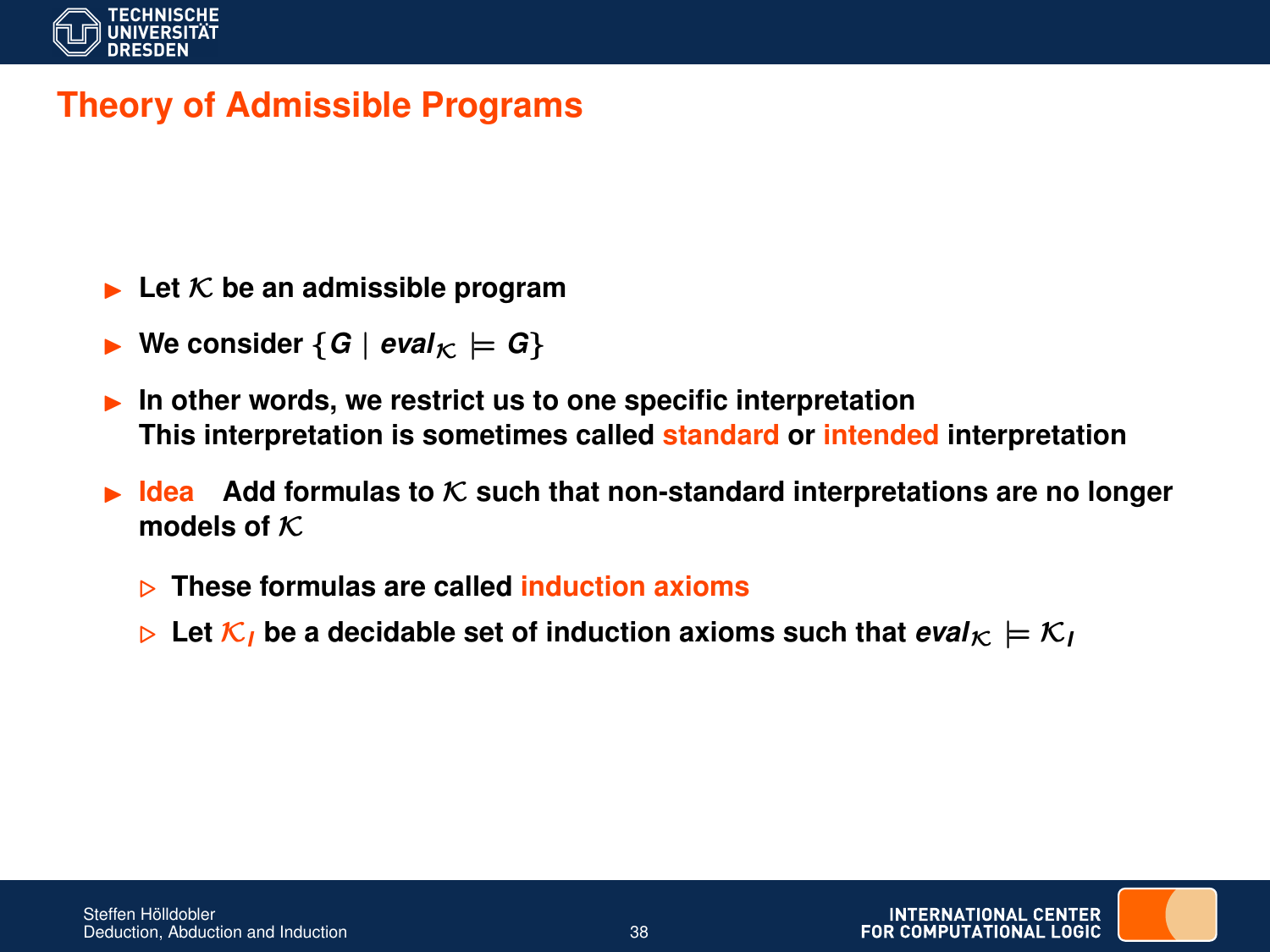

### **Induction – Example**

- **► Let**  $K = K$ <sub>number</sub>  $\cup K$ <sub>*plus*</sub>
- $\blacktriangleright$  Let  $\mathcal{K}_I$  be the set of all formulas of the form

(*P*(**0**) ∧ (∀*X* :*number*) (*P*(*X*) → *P*(*s*(*X*)))) → (∀*X* :*number*) *P*(*X*)

**F** This scheme can be instantiatied by, e.g., replacing  $P(X)$  by  $X \approx s(X)$ 

 $(0 \approx s(0) \land (\forall X : \text{number}) (X \approx s(X) \rightarrow s(X) \approx s(s(X)))$  $\rightarrow$   $(\forall X : number) X \approx s(X)$  (1)

- $\blacktriangleright$  *eval*<sub>K</sub>  $\models$  (1)  $\rightsquigarrow$  **Exercise**
- **IF**  $K \cup \{(1)\}$   $\models$   $(\forall X : \text{number}) X \not\approx s(X)$   $\rightsquigarrow$  **Exercise**

. **The proof is finite**  $(\text{in contrast to a proof of *eval*<sub>K</sub>) = (\forall X : number X \approx s(X)))$